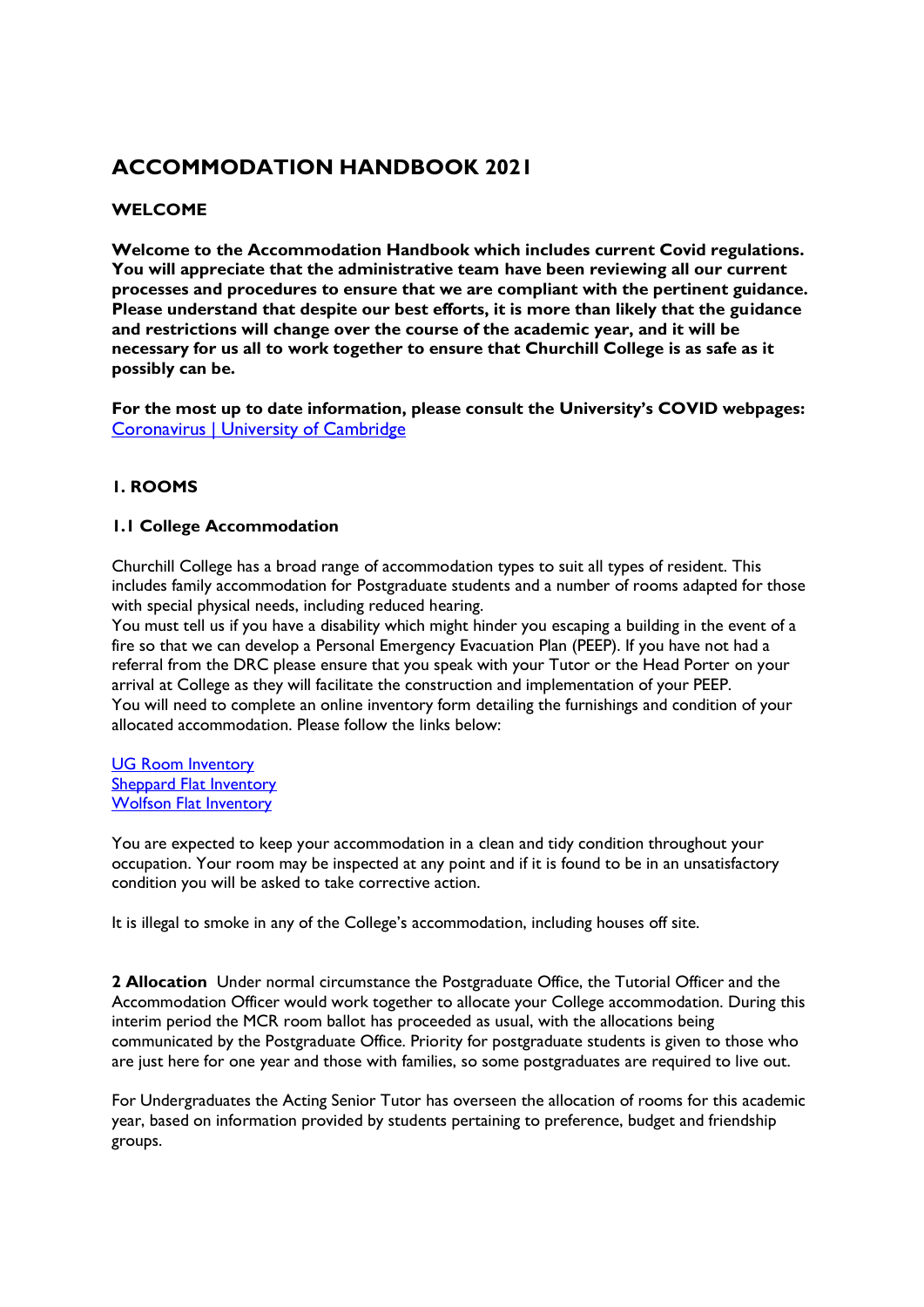Under the current Public Health England (PHE) requirements all our accommodation is grouped into Household groups. These groups consist of about 8 students sharing a kitchen and other facilities. The integrity of the household group is important for reasons of infection control and the residents within are expected to follow the pertinent guidance and to work together collaboratively to provide a safe and welcoming environment for those living within.

For those students who wish to live out of College accommodation, helpful advice is provided by the JCR (for Undergraduates) and the MCR (for Postgraduate Students) Committees, with help from the University Accommodation Service, the Cambridge University Students Union (CUSU) and the Graduate Union (GU). Tutors can also give advice and should always be consulted over contracts and any difficulties over relations with landlords. The College can supply a reference for undergraduates (Postgraduate Student Administrator for postgraduates) if they are moving to private accommodation, assuming, of course, that they have maintained the accommodation in an acceptable condition and complied with the rules regarding use of that accommodation. Students who choose to live out are encouraged to consider the implications of doing so carefully, particularly in respect of the legalities of the contract which they will be signing, and the nature of living in an environment without on-site support.

If you are a new undergraduate student (Fresher), a copy of a Room License covering the terms of your occupation of a college room will be sent to you electronically before the start of the Michaelmas Term. Postgraduates will also receive theirs on arrival electronically. It is important that you read its conditions carefully, sign it electronically and return it via email as directed. Postgraduate Students and Undergraduates returning to College will also receive a Room Agreement electronically which they should sign electronically and return via email as instructed. Once you have signed for the keys to a room and have taken possession, you will be deemed to have entered into the Agreement.

The College may require you to move rooms at any time if there is a need to carry out maintenance work but will use its best endeavours to give you reasonable notice. This is a rare occurrence.

### **1.3 Rents and charges**

The rent that you pay covers the provision of central heating in your room and network access. Additional charges include electricity charges (see section 3), and room contents insurance at £13.22 for the year per resident (see section 4.2), together with meal charges at privileged rates, printing charges and any fines you have incurred.

The room rent levels are determined annually taking into account the actual costs incurred in running the accommodation, in agreement with student representatives.

Every student at Churchill College is required to pay a Membership Bond of £250. This will be refunded when you are no longer a member of Churchill College against your final bill.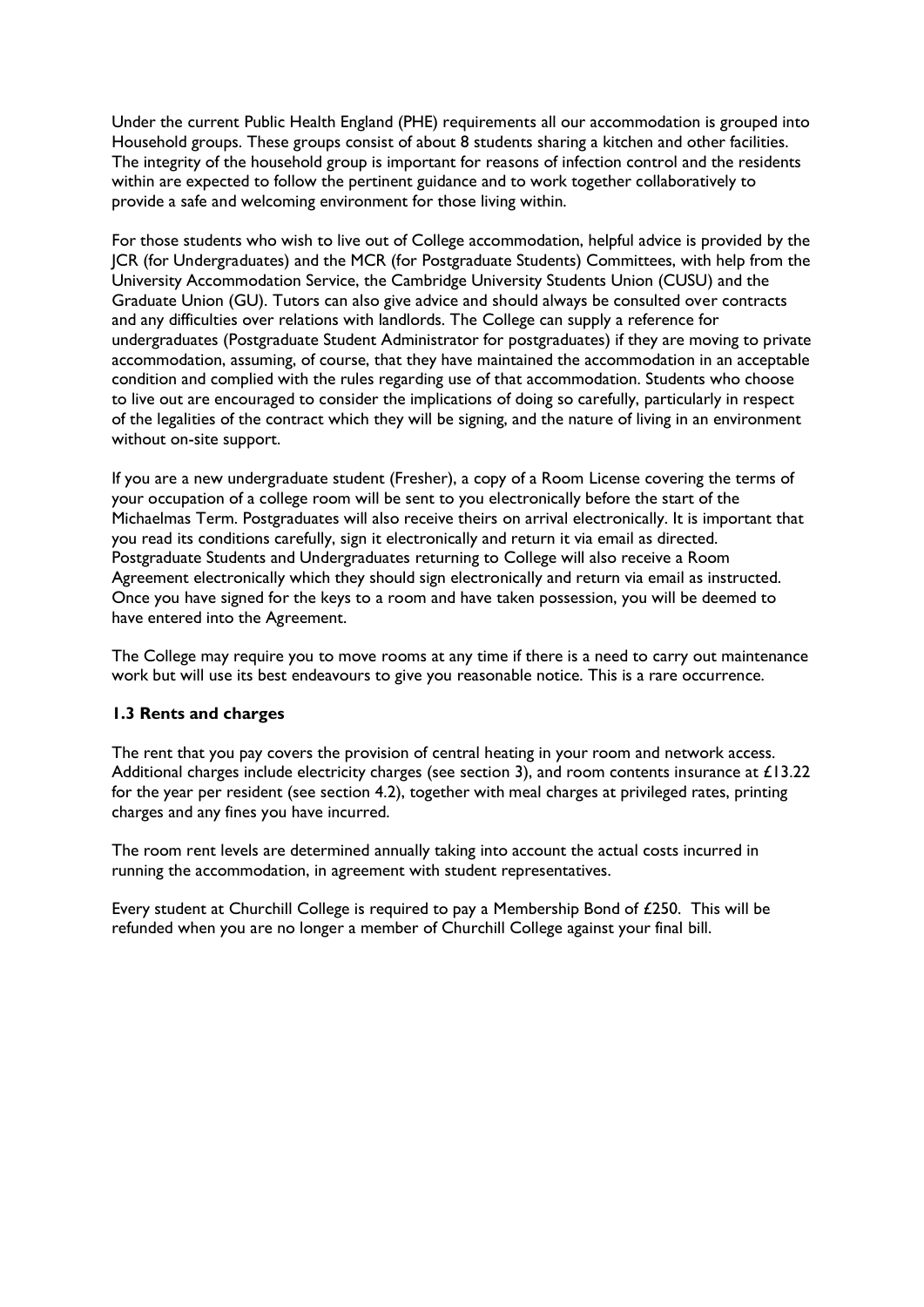All students expected to pay their rent, and other College bills, by direct debit ie the College will collect the money from your bank account on the due dates. Failure to pay the rent within fifteen days of the due date gives the College the right to end the accommodation agreement and require the student to move out, but only after the student's Tutor has been consulted and the student has been given one month's notice to vacate. If the student is in danger of not being able to pay their College Bill, it is the student's responsibility to consult their Tutor or the Student Finance Officer as soon as possible.

### **1.4 Rental period**

**a) Undergraduates** Payment at the agreed rate per week must normally be made for a minimum of 10 weeks in any termly Period of Residence (see below). On accepting a College room you will be liable for rent for the whole academic year, for the Periods of Residence. Payment for the 10 weeks rent will be required in advance ie at the beginning of each Term.

You may wish to stay in College accommodation outside of the Periods of Residence and where possible you may be able to remain in your permanent room, except for the duration of the Long Vacation, when specific staircases are allocated for student use. If you can be accommodated, but your permanent room is required for other College purposes, you will be moved to a temporary standard room. This is particularly the case where you are in an ensuite room. You will not be charged your normal room rate, but will be charged £154 per week (£22 per night) for a standard room. Room rates in en suite rooms outside the Period of Residence will be £189 per week (£27 per night) for rooms in the original courtyards and £217 per week (£31 per night for rooms in Cowan Court. The room rates outside the Period of Residence include electricity. Students who wish to remain in residence during the vacations should be mindful that all our rooms have significant commercial value during this period and therefore we reserve the right to relocate students to specific areas of College in order to maximise revenue. During the vacations students are asked to be particularly mindful of the commercial operation and to support the teams' work by behaving courteously towards our guests.

Students will incur a fine of £30 if they do not move into their temporary room on the date given by the Accommodation Officer, vacating their current room by 12 noon to allow for cleaning.

Students should be aware that, unless they have permission to remain in College rooms after the period of residence they must leave, by 12 noon, on the day of departure. The College is dependent upon the income from letting undergraduate rooms and the public facilities in the College to external organisations particularly out of term, to subsidise the running costs and keep the student rents down.

Students should consult the College coronavirus pages: [https://www.chu.cam.ac.uk/news/coronavirus](https://www.chu.cam.ac.uk/news/coronavirus-guidance-for-all/)[guidance-for-all/](https://www.chu.cam.ac.uk/news/coronavirus-guidance-for-all/) regarding accommodation during quarantine, when to arrive and our commitment to providing accommodation in case of a resurgence of the virus.

### **2021/2**

### **Period of Residence**

02.10.2021 - 11.12.2021 15.01.2022 – 26.03.2022 16.04.2022 – 25.06.2022

**Full term**  05.10.2021 – 03.12.2021 18.01.2022 – 18.03.2022 26.04.2022 – 17.06.2022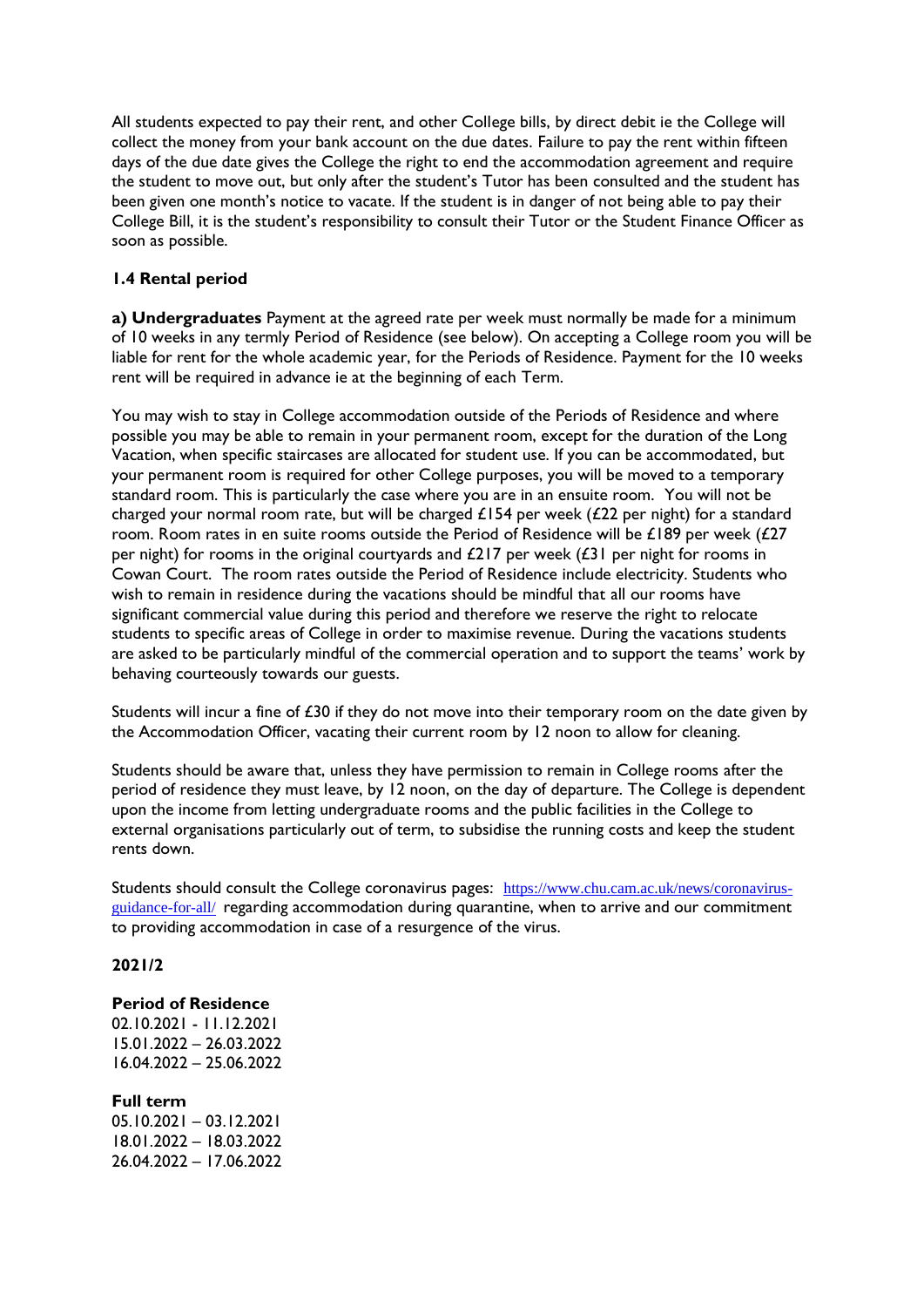**b) Postgraduate Students** The Accommodation Agreement for Postgraduate Students is for a fixed period of time over the academic year usually from 01 October to 31 August. You will be given the opportunity to shorten this agreement later in the year, however it will not be possible to terminate a licence before 30 June.

If you are staying in a College room the following year, it may not be possible to move you directly into your new room at the end of the current academic year.

### **1.5 Arriving at College**

Arriving students are requested to be mindful that they should only bring to College accommodation items which they need. Storage is extremely limited, and bringing excessive belongings sometimes results in items being abandoned.

To ensure that arrivals at College are well spaced you have been asked to provide us with advance information on your planned arrival time, please inform us immediately if this changes.

On arrival you may have to walk some distance with your luggage to your room so it is helpful to bring a collapsible luggage trolley. There are a limited number of trollies which can be borrowed from the Porters' Lodge. Students may usually gain access to their room after 11am on the date of arrival, unless otherwise instructed.

### **Undergraduates**

Unless arrangements have been made to arrive early, Undergraduates should arrive in College on the first day for the Period of Residence. If arriving early, the Accommodation Officer needs advance information of actual arrival date so that rooms are clean and ready for occupation at the start of term. If you arrive earlier than you have informed the Accommodation Officer you should not expect to be accommodated.

Under usual circumstances Undergraduates returning to, or arriving at, College before the start of the Period of Residence should expect to go into a temporary room, which they must vacate prior to 9am on the first day of the Period of Residence. This is to enable the rooms to be made ready for their permanent residents. Permanent rooms may not be available until after 11am. Space in College will be made available for the storage of belongings during the period 9am till 11am. During this interim period, we anticipate that students will go directly into their term time room to avoid the risks associated with a room move.

You will be expected to leave College on the last day of the period of residence unless you have requested permission to stay longer. If you wish to reside in College outside of the period of residence you must state you reason for making this request on your 'Going Down' form before submitting it. This requirement also applies to students who are graduating and wish to remain in College until General Admission. You should not assume that the request can be granted until you receive confirmation from the Accommodation Office. Students do not need to submit the form if they are leaving and arriving on the Period of Residence dates.

During these uncertain times we appreciate that for many it will be more appropriate to remain in residence during vacations, and we are keen to support this to reduce the need for unnecessary travel. IF you have any worries or are suffering from financial hardship due to an inability to travel, please consult your Tutor as soon as possible.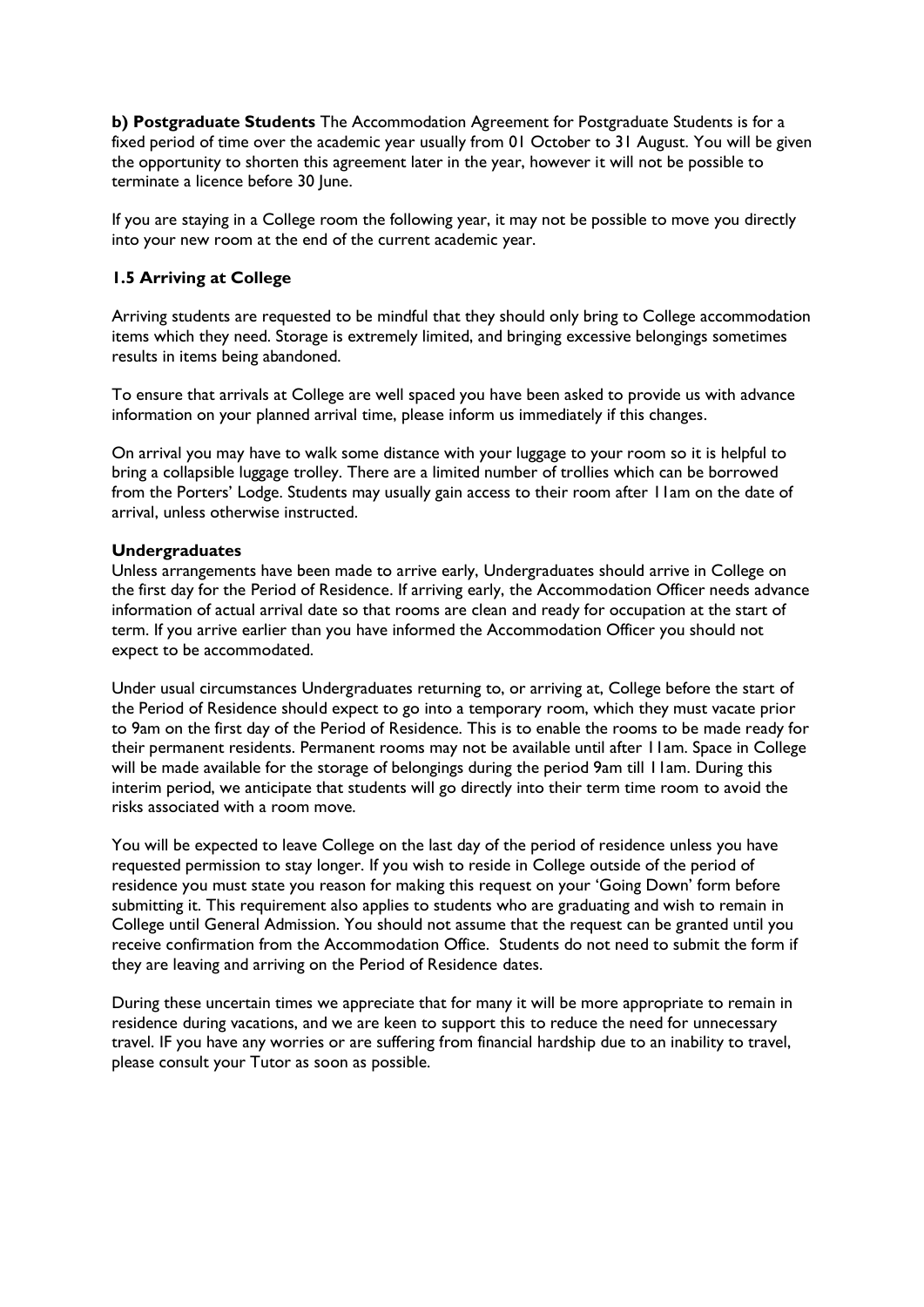Any proposed change after the going down form deadline must be made by email to the Accommodation Office (accommodation@chu.cam.ac.uk). The cost of a change requested after the deadline will cost £30. Request for changes for academic reasons (authorised by your Director of Studies) or serious tutorial ones (authorised by your Tutor) will not be charged. Students are asked to note that during these challenging times, changes to accommodation, because of the public health situation will not be charged, and we will do everything which we can to accommodate everyone who needs to stay in College accommodation during the vacations.

Scholars and international undergraduates may occupy rooms in College outside the College Period of Residence, at the relevant room rate, provided they give reasonable notice and subject to availability. Please note, though, that they do not have the right to remain in the same room they have occupied during term, if that room is required by College for another purpose.

Students should note that the privileges of a Scholar apply to the twelve-month period commencing 1st October following the examination leading to the award of the Scholarship and are subject to the pertinent public health guidance.

We ask that students only bring to Cambridge what they need. Every year we dispose of thousands of abandoned belongings. On going down at the end of term, all possessions must be removed from your room unless there is a locked cupboard over the wardrobe, and rubbish should be taken to the loading bay. If using the overhead locker you are required to pack your belongings in suitable containers, and to ensure that you do not leave perishable items in the locker as these will attract pests. Please be mindful that in an emergency a member of staff could need to unpack your locker.

There are very limited facilities within the College for storing personal possessions during vacations, with priority given to overseas students. Access to the trunk rooms is given by the Porters' Lodge. Anything left in these trunk rooms must be boxed up and clearly labelled. Do not leave valuables or any food. At the end of the year, all belongings must be removed altogether; there are a number of local storage firms who can assist and have reasonable weekly charges. Overseas students should contact Housekeeping if this is not possible. Trunk rooms must not be used during term time  $$ items stored within will be assumed to be abandoned and disposed of accordingly. There is no storage facility in College for students once they have graduated, or for students who no longer live in College Accommodation.

On departing from College your room key must be handed to the Porters' Lodge. You should also submit the electricity meter reading for the room, if applicable. All students, both Undergraduate and Postgraduate are required to sign out.

### **Postgraduate Students**

Some of the postgraduate hostels and the Wolfson Flats are several hundred metres from the College entrance. If arriving by taxi, it is recommended that you ask a taxi to wait while you collect your keys from the Porters' Lodge, to take your luggage close to your allocated room.

You must let the Postgraduate Student Administrator know your date and approximate time of arrival at least two weeks in advance so that we can ensure your room is ready for you. If not, it may not have been cleaned or set up for a new arrival. Postgraduates are expected to sign in and out of accommodation, even though they will continue to pay rent whilst away. This is so that we know how is in residence at any one point of time.

Postgraduate Students are required, under University Regulations to "keep terms" or in other words, to be in Cambridge for three quarters (60 days) of each University Term. This is not the same as Full Term (see p.5). If you need to leave Cambridge to carry out research for more than a couple of weeks, with your Department's permission, you need to consult your Tutor about applying for leave to work away.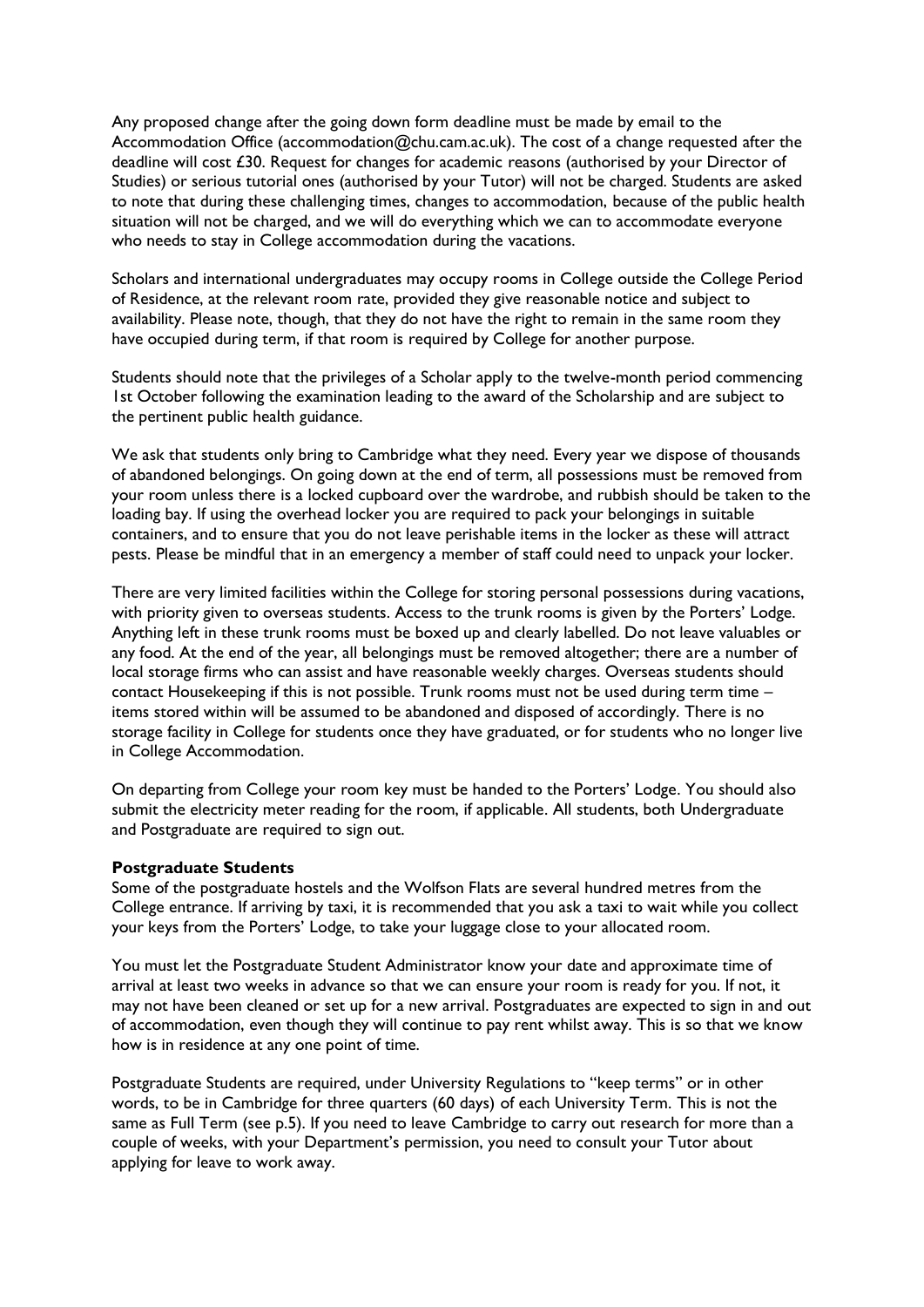You must sign in and out at the Porters' Lodge if you are going away from Cambridge, for whatever reason, so that we know in case of an emergency.

### **1.6 Guests and Visitors**

### **Please refer to the COVID web page and FAQs to note the current guidance and registration requirements for visitors and overnight guests.**

### **All students**

College rooms are provided for single occupancy only.

A few guest rooms are usually available at preferential rates for students and their guests. Bookings should be made with the Accommodation Officer (accommodation@chu.cam.ac.uk). If a room is available a firm booking may be made for up to 4 nights. In the event of a cancellation of a booking the Accommodation Office should be informed by 12pm one day prior to arrival, otherwise the charge will be incurred. Pre-payment, on line, will be required at the time of booking. Rooms are generally available from 2pm on the day of arrival and guests must vacate by 10am on the day of departure. Students should note that the rooms available for guests are unoccupied student rooms; there are no rooms specifically set aside as guest rooms, so the number of rooms available is variable and at times there may be not be any available. Please note that we reserve the right to prioritise the allocation of these rooms to individuals on welfare grounds.

There are a few roll mattresses for guests available for hire from Housekeeping at a charge of £3.00 per night borrowed. Linen can also be hired for a charge of £3.50. Charges will be added to your College bill. Students must register their guests with the Porters' Lodge and they may only stay for a maximum of 3 nights in a student's room (see Room Licence). You are responsible for ensuring your guests comply with College rules. External guest staying in College will be dependent on current pandemic regulations so students are to check with the rules prior to inviting guests to stay.

Accommodation may also be available all year, particularly at weekends, at The Møller Institute, which is a training and conference venue, situated in the grounds of the College. 4 star facilities include: en-suite accommodation with air conditioning, free car parking and free wireless internet access. Special rates for Churchill College members (or their parents) are currently: £110 including VAT for single occupancy and £130 for double occupancy. These prices include full English breakfast. Please note this is subject to availability.

To book please contact Reception at The Møller Institute,

T: 01223 465500, E: reception.institute@chu.cam.ac.uk and state your connection to the College. For additional information see the website www.mollerinstitute.co.uk. There is no accommodation for under 16s in the Centre.

The presence of a guest in College should not cause nuisance to members or inconvenience them in their use of College facilities. A visitor who is not a guest of a member of College must leave the College before midnight. A student may not allow a guest who is a minor (i.e. under the age of 18) to remain overnight in the College without first obtaining the permission of the Porters Lodge.

Members are welcome to bring their own children into self-service meals (but not to formal dinners) in Hall, highchairs are available. Exceptionally, parents may be asked to remove children who cause significant disturbance to others in the Dining Hall. It is not customary to bring children under the age of eight into the Libraries or any of the Common Rooms, and they should not come into any other part of the College unless accompanied by an adult. Children may use the playing field and tennis courts under supervision, but not the gym.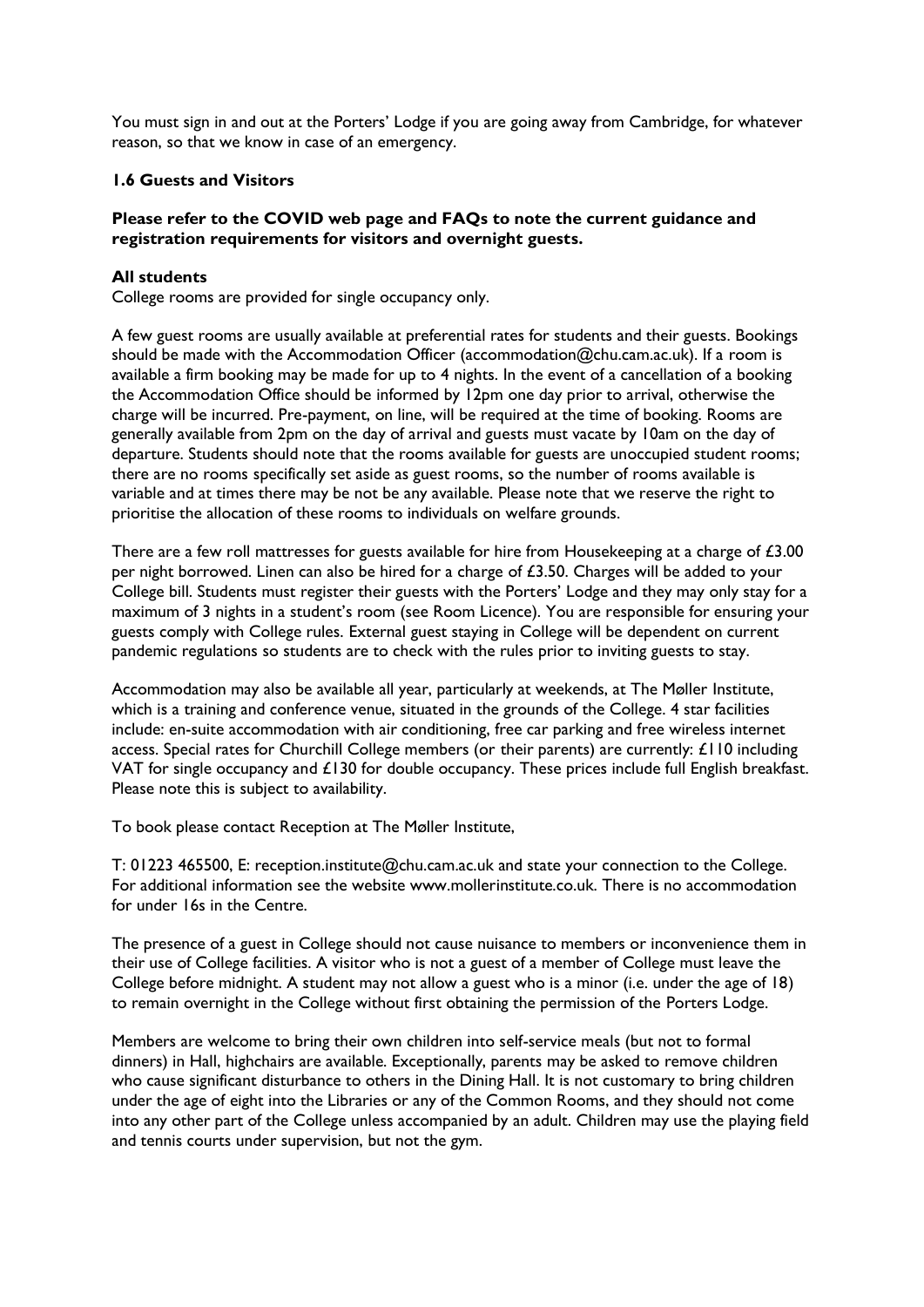The College reserves the right to use any of the rooms for guests, candidates for admission or members of conferences, during the absence of the occupants.

## **2. HEALTH AND SAFETY**

### **2.1 Accident procedures**

In the event of an accident or serious illness, you must inform the Porters' Lodge immediately and should ask that your Tutor be notified. All Porters are first aid trained and have a fully equipped first aid kit, and access to a defibrillator. If necessary, arrangements will be made for the appropriate treatment elsewhere, either by the College Nurse or by transfer to hospital. After receiving any attention or treatment, you must complete an accident form as soon as possible.

Should you experience any of the symptoms of COVID you should contain yourself to your room and make contact with the Porters' Lodge, by telephone (01223 336000).

#### Please see the COVID webpage (link)

### **In case of dire emergency, dial 999 and then IMMEDIATELY notify the Porters' Lodge that a 999 call has been made.**

Please report significant "near misses" where potential for harm occurred or hazards (like faulty lighting or loose slabs etc.) you come across on the College premises to the Porters' Lodge.

Accident and near miss forms are available in the Porters' Lodge.

### **2.2 First Aid Provision**

If you require first aid, there are several First Aid trained staff, including all the Porters. The College Nurse is also available daily, Monday to Friday in term time and reduced hours out of term. Please see the College web site for surgery opening times: [College Nurse webpage.](https://www.chu.cam.ac.uk/student-hub/resources/support-welfare/nurse/) You must register with a General Medical Practitioner (doctor) while you are in Cambridge and inform the Tutorial Office who it is. You must also inform the nurse if you have any serious allergies. If you do feel unwell and the College Nurse is not on duty, you should contact your GP (doctor) or the out of hours GP support service (Telephone 111). You should not go to the hospital except in an emergency.

### **2.3 Animals, weapons, replica weapons, dangerous substances and other prohibited items**

Personal belongings which are potentially dangerous to others or which may cause nuisance or anxiety to others are prohibited in the College accommodation. Such items include but are not restricted to: animals or birds, illegal substances or highly flammable substances (including candles, tea-lights and oil lamps), and weapons or replica weapons of any kind. The prohibition on weapons includes a prohibition on weapons the possession of which may, strictly-speaking, be within the law (such as air-guns). In case of doubt, students should consult the Head of Estates in advance.

### **2.4 Electrical Safety**

Please see Appendix 1

### **2.5 Fire Safety**

The fire alarms are mains powered throughout the hostels and College buildings and give a continuous tone when activated. All alarms are tested weekly; there will be schedule in your accommodation informing you of the appropriate day. Please note that the sounding of the alarms at any other time should be considered to be a fire, and an evacuation actioned.

The Head Porter is responsible for arranging fire drills for each staircase and the main College buildings and hostels and a log is kept of all drills. If the alarm sounds continuously you should leave the building by the nearest exit and go to the Assembly Point. The appropriate assembly point (green sign) is detailed on the back of your bedroom door.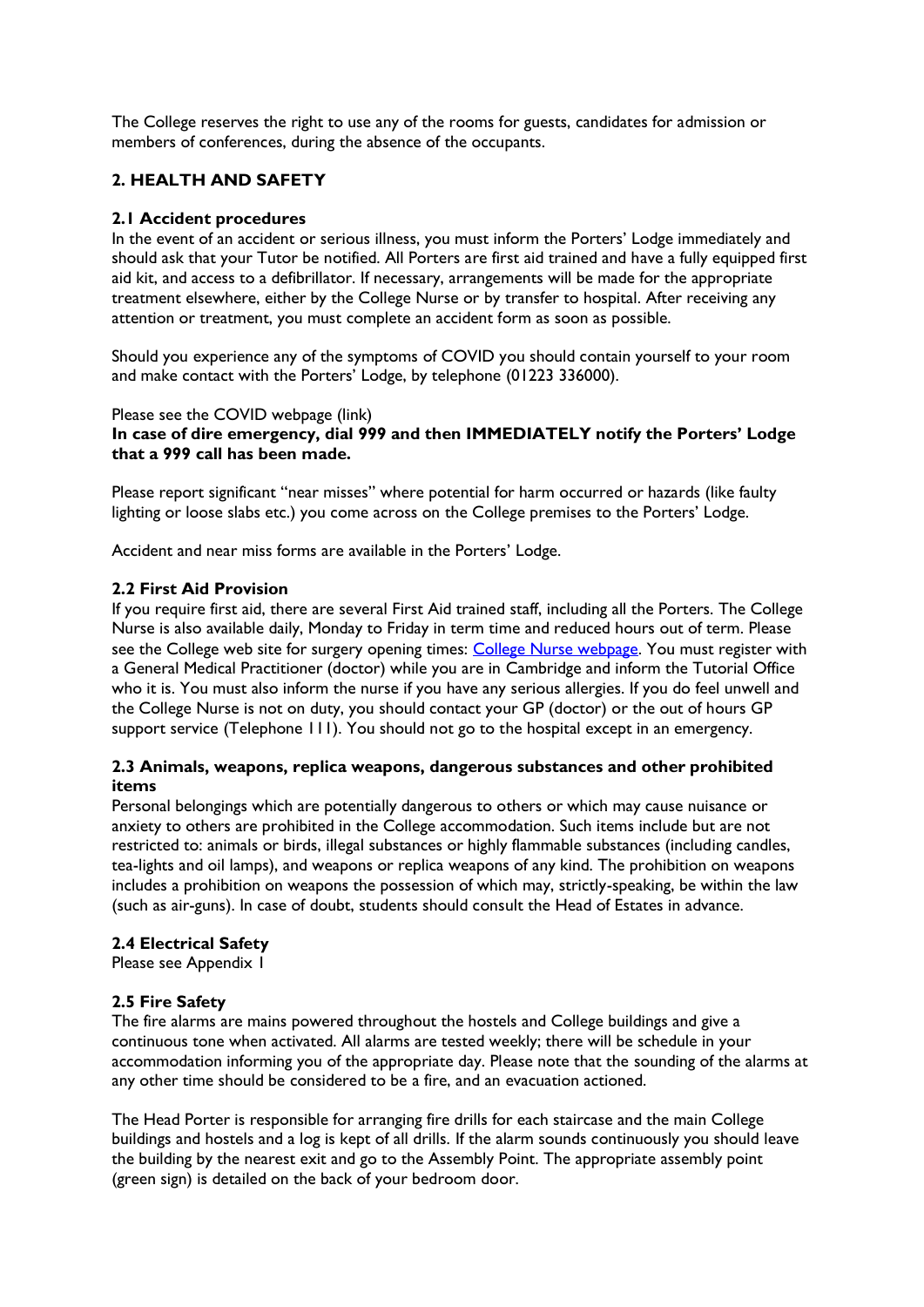During this period whilst social distancing is a feature of everyday life, residents will need to take additional care during an evacuation to ensure that they do not mix household groups, and maintain a distance of 1 meters from residents who are not part of their own household group. We recognise that this will result in the fire meeting point being spread out over a wider area. Please ensure that in achieving social distancing you do not create additional risk for yourself by gathering near windows, in doorways or in the adjacent road. In an evacuation we would expect that you prioritise your effective evacuation, over any interim no entry / one-way systems in place. At the conclusion of the alarm please listen carefully to the porters so that they can execute a low risk return to your accommodation.

The main cause of false alarms in the College is unattended cooking. Deep frying and the use of rice cookers and woks in bedrooms or staircase kitchens is forbidden. No cooking may be done in bedrooms, unless you have a specific agreement, which has been approved by the Head of Housekeeping. This breach of safety rules puts the lives of all residents at risk and disturbs their peace as well. It may result in being reported to the Dean as a disciplinary offence if there is a repeat incident or gross negligence. The fire sensors in the kitchens are heat sensors to try and prevent unnecessary setting off of fire alarms by cooking fumes or mild smoke. It is therefore essential that the kitchen door is kept shut and extractor fans turned on. Please note that you must remain present in the kitchen at all times whilst cooking.

Candles, oil lamps and tea lights must not be present anywhere in the College rooms. You are advised not to leave mobile phone chargers plugged in overnight.

It is the duty of all College members, guests and visitors to prevent fire. On a personal level, this means that individuals must be aware of potential dangers - e.g. smoking, cooking areas, worn electrical leads, no candles etc.

It is essential that all members of College understand the actions which need to be taken in the event of a fire alarm:

- Raise the alarm (preferably contact Porters' Lodge first, or ring fire brigade, then Porters' Lodge
- Evacuate the building and do not stop to collect personal belongings
- Go to the Assembly Point designated for your building (see back of door)
- Identify any missing individuals and advise the Fire Officer or Fire Warden
- Do not re-enter building unless permitted by the Fire Officer

Each staircase and hostel room has its means of escape posted on the back of the door. It is important that escape routes, especially staircases, which can act as a chimney, are kept clear of flammable material, such as paper, cardboard boxes, cooking materials but also clear of belongings including shoes, sports equipment which could impede a rapid escape in an emergency. Housekeeping will remove items causing a fire hazard. Furthermore, all labelled fire doors are to be kept closed and must never be wedged open, other than for the purposes of reducing the amount of contact points in line with public health guidance. Where this is necessary it is of critical importance that the doors are closed once the traffic has passed.

If a fire blanket or extinguisher is used the Porters' Lodge must be informed immediately to ensure that they are usable or replaced. Any tampering with the fire detection and alarm systems or 'first aid fire appliances' (extinguishers etc.) is deemed a very serious offence and will be dealt with most severely by the College, it can also be a criminal offence which results in police involvement.

If you have a disability which might affect your ability to evacuate a building rapidly, you should inform the Head Porter when you arrive in College so that appropriate assistance can be organised, and a PEEP implemented.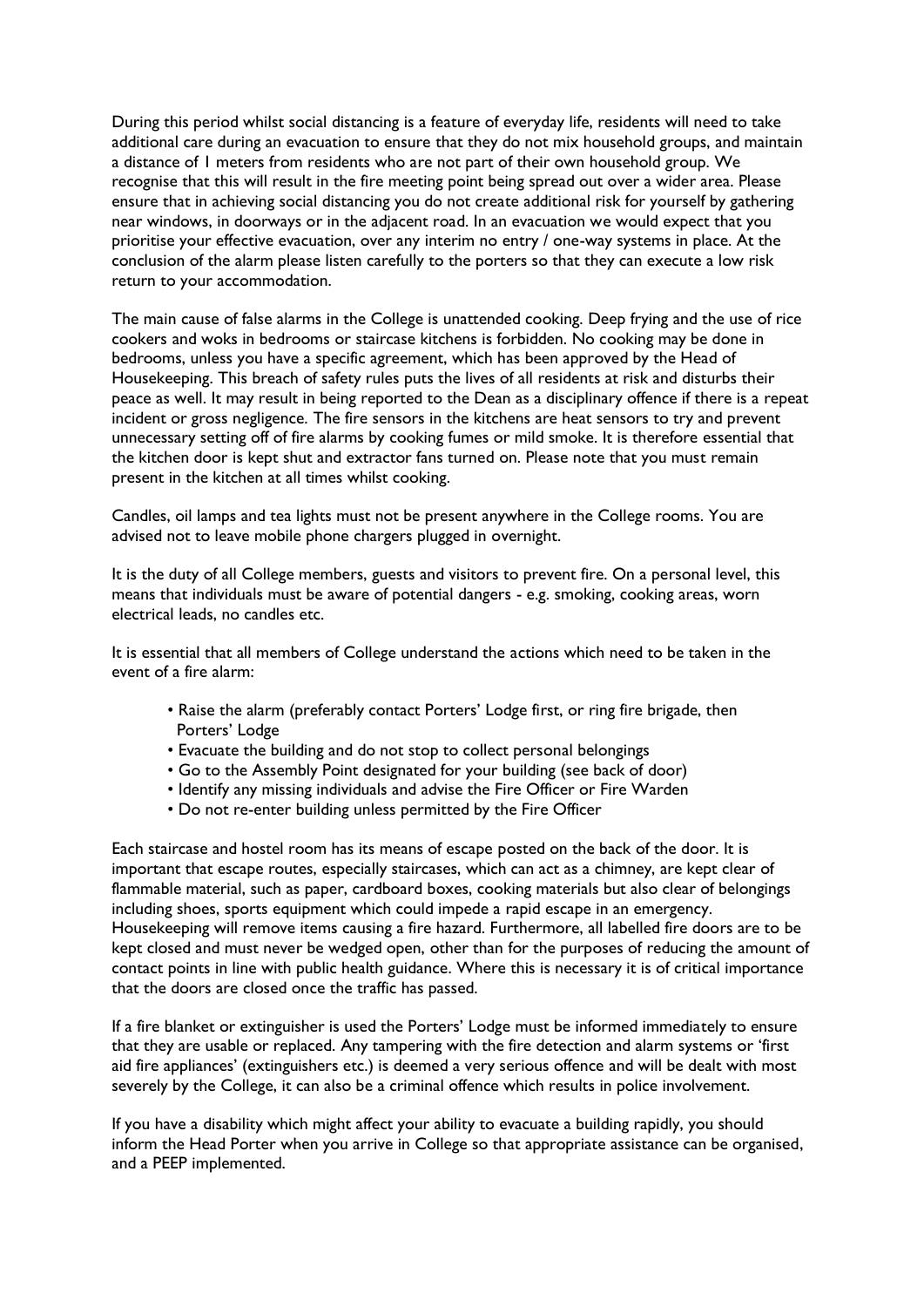### **2.6 Smoking**

Smoking is only permitted on the College site in the designated places. A picnic bench with an ashtray is allocated to each courtyard, there is also a covered smoking shelter by the cycle repair facility and in the garden of a hostel. Smokers must use the ashtrays provided outside the College buildings and dispose of butts safely.

Smokers must ensure that others are not affected by their activity, the presence of an ashtray does not necessarily confirm that this is an appropriate place to smoke, for instance when windows are open, or there is heavy pedestrian traffic in an area, the smoker should refrain, this is not only a College rule but also a legal requirement.

### **2.7 Windows**

The College has fitted all windows above ground floor level in the main College buildings with stays which allow the windows to open normally up to 10 cm. The purpose is to prevent accidental falls from a window and also to reduce the likelihood of windows being damaged in strong winds. These stays can be released in an emergency by pressing the clip on the window but please leave them fastened otherwise. Ground floor rooms are normally fitted with a window lock for security reasons and it is recommended that they are kept locked whenever you are out of the room, even when elsewhere in the building. Please ensure that you shut ground floor windows in communal rooms in the hostels when you leave them.

Accommodation windows often accumulate interior condensation, especially in the colder months of Michaelmas. If the windows are not properly maintained, there is a risk of the wooden window frame rotting, or mould appearing on the windows. The damage can lead to higher risks of respiratory problems, increased college spending, material and CO2 emissions. Therefore, in order to minimize the amount of condensation, or damage caused by condensation, please keep these tips in mind:

- open windows as much as is feasible without risking a cold
- open curtains once in a while, even overnight if possible
- use microfiber cloths or window vacuum to wipe condensation
- always turn on bathroom and kitchen fans when showering or cooking
- avoid bringing in moisture (e.g. wet clothes, plants) or move them away from the window
- keep water from pooling at the bottom of the window frame/floor (especially when other items such as extension cords risk getting wet)
- turn on the heating (but only if you must)

### **3. UTILITIES**

### **The College is a signatory to the Cambridge Climate Change Charter and is also required, by the Government's carbon reduction commitment energy efficiency scheme, to demonstrate reducing carbon emissions year on year.**

### **3.1 Heating**

Central heating is supplied to all College rooms and hostel rooms. The heating generally runs from October to April depending on variations in the weather. The College system is designed to heat rooms to about 19 degrees centigrade and sensors measure the external and internal temperatures around each building: if conditions are very cold before or after these dates, the heating will be adjusted to suit. You will need to wear jumpers in winter.

Heating costs are reflected in College rents and occupants are encouraged to help to save energy and cost by keeping windows closed in cold weather, and using thermostats in College rooms sensibly—these should be turned down whenever you leave your room. Some rooms have a thermostat on the wall and others, on the radiator itself (in postgraduate hostels particularly). If there is a problem with the heating in your room, you should contact Maintenance (see section 8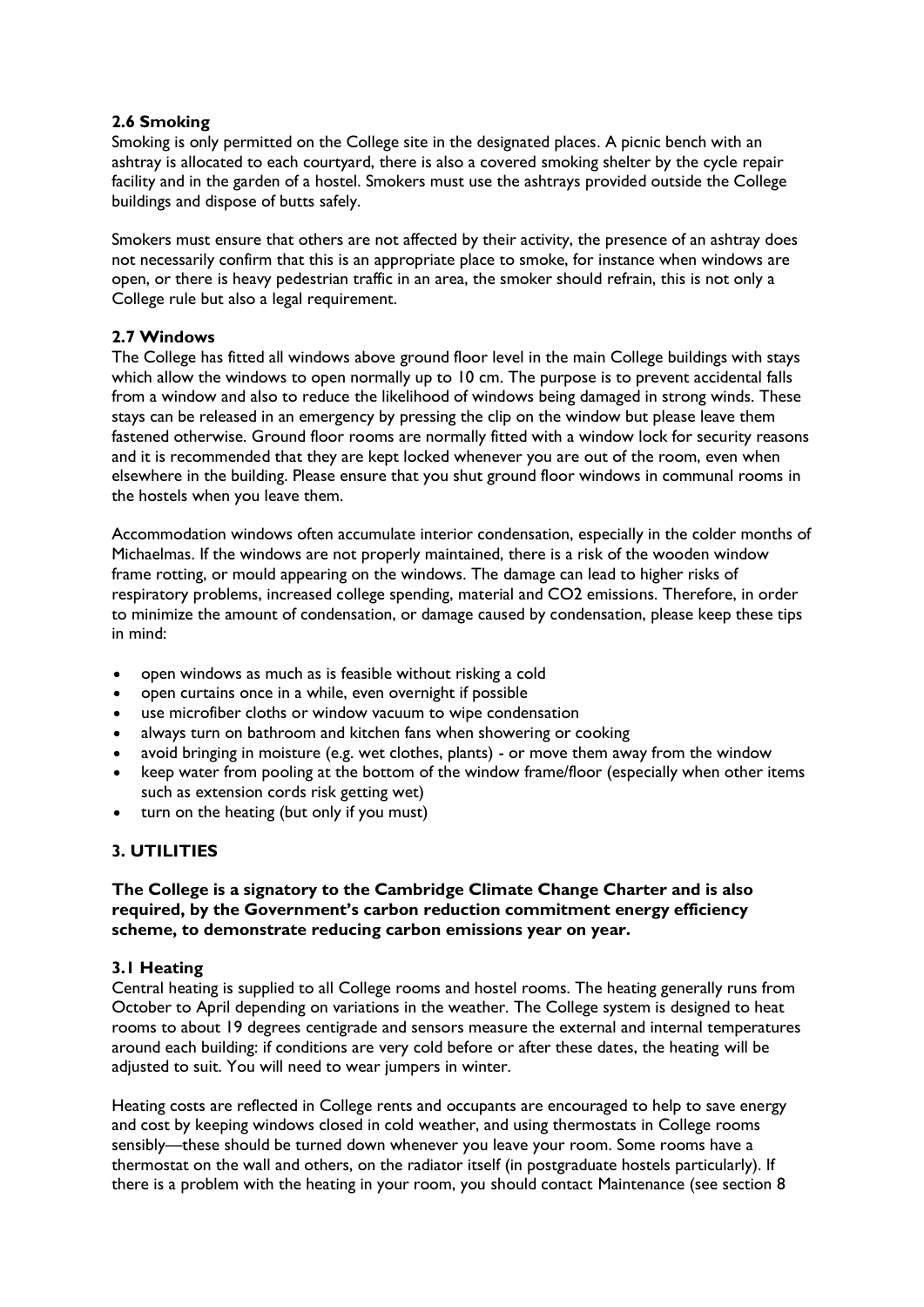below for fault reporting). Instructions regarding the heating systems in College hostels and flats will be found in the file in each hostel kitchen. If you need an extra blanket at night, please contact Housekeeping.

### **3.2 Gas Installations**

All gas installations are serviced annually by qualified "Gas Safe" registered operatives. Where possible, the College undertakes this type of servicing during the Long Vacation to minimise disruption to occupants. However, Health and Safety considerations must always be paramount, and servicing and repair will sometimes have to be undertaken during periods of residency; as far as possible, this will always be planned to reduce inconvenience.

### **3.3 Electrical Installations**

All the College fixed installations are inspected on a regular basis. If you cause the electricity in your staircase to trip, you must contact the Porters' Lodge immediately. The main cause of electricity supply failures is overloading the system or use of faulty appliances (see below and Appendix 1). Only appliances rated at 220-240V should be used.

Electricity is separately metered in staircase rooms, and in Hawthorne, Bondi and Broers Houses (stairs 61, 62 and 63) The unit charge is 20p for 2021/22 The actual total billed electricity cost for each of the other postgraduate hostels will be split out between the residents each quarter except for over the Long Vacation (when less people are in residence) when there will be a daily charge of 58p per resident. If you ask for the loan of an additional electric heater from the Porters' Lodge and there is no fault with your central heating supply, you will be charged for the additional electricity.

You will be requested to provide a meter reading for your room on arrival and departure, as well as at month end if your room is metered.

Many of the rooms are fitted with Heated Towel Rails, please note that these use a significant amount of electricity and so are costly to run for anything other than a short period.

The electricity supplied to the Wolfson Flats is individually metered (see flat manual for more information) but hot water is supplied centrally (by solar thermal panels backed by a gas boiler) and is included in the rent. Electricity will be charged for as used by each flat.

### **3.4 Water Supplies**

All cold-water taps in the main College buildings are on the water mains and provide drinkable water. In College hostels, the kitchen cold water tap will be on the water mains and is suitable for drinking. Please ensure that you report any leaks to the Maintenance Department using the website job logger [\(quick-links\)](https://www.chu.cam.ac.uk/student-hub/quick-links/)

### **3.5 Waste Water**

Waste water systems are connected to Local Authority sewers. Waste chemicals and environmentally damaging or toxic substances are not to be poured into waste water systems (via basins, baths, showers, toilets or external drains (e.g. under rainwater downpipes)) but are to be disposed of correctly. It is a student's personal duty to safely dispose of such waste. Advice maybe sought from Maintenance.

### **3.6 Water Hygiene**

Risk assessments and monitoring of water in all areas of the College is carried out in line with Health and Safety Executive Policy. The water in the main College system is pre-treated and kept above the minimum recommended temperature to prevent bacterial issues. This does mean that shower heads in bedrooms are disinfected every three months which will require access to all rooms (with prior notice).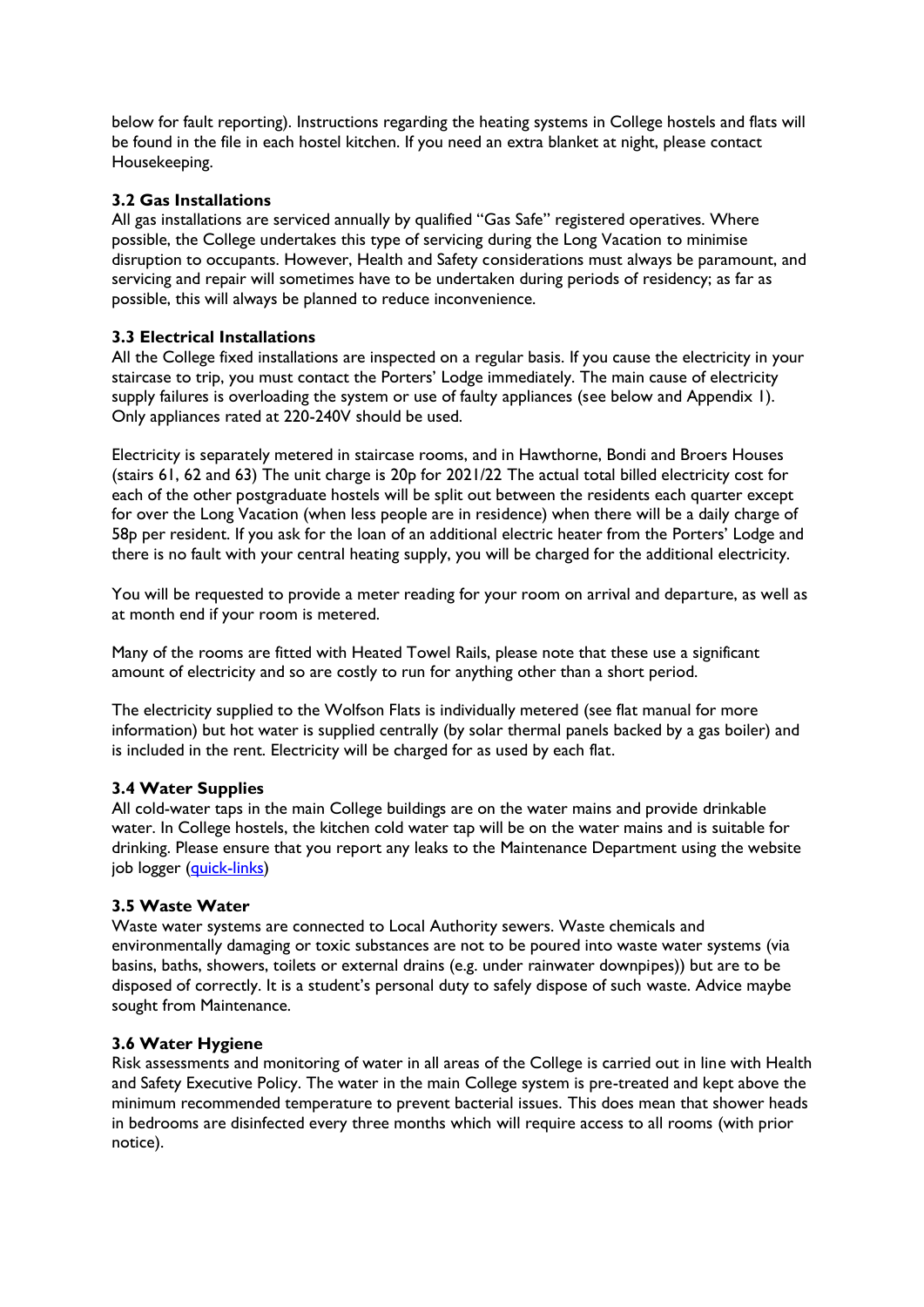### **3.7 Lighting**

If a light bulb fails, and you are unable to change it yourself, you should report it to Maintenance during office hours or to the Porters' Lodge out of hours. As far as possible, all light bulbs will be low-energy, long-life models. In College, the Porters will exchange your failed bulb for a new one.

### **3.8 Permitted Appliances in College rooms – and appliance testing**

Electric appliances with low current consumption (e.g. radios, CD players, hairdryers, electric razors) may be used however, cooking equipment, other than a kettle, must not be used in rooms other than where a specific exemption, agreed by the Head of Housekeeping is in place. The safety of any privately owned electrical appliance is the responsibility of its user. We make every effort to provide sufficient discrete power outlets for your use. If more sockets are required a single 4–way floating socket extension may be used (with mains cut-off switch); this also requires testing through the Health and Safety Team.

There should be an Electrical Inventory form in your room at the start of the year. All residents will be required to bring electrical appliances to a central point for testing. We will not be conducting tests in your accommodation this year due to the COVID risk, and therefore individuals will be required to take individual responsibility for the testing of their own appliances utilising the service provided by College.

### **3.9 Telephones**

There is reasonable mobile phone network coverage across the site.

The Porters' Lodge number is 36000 (on the University network) or 01223 336000 if phoning from outside the University Network. We advise that students keep the number of the Porters' Lodge programmed in their mobile phone.

### **3.10 The College IT Network**

All rooms in the College, including those in the hostels and flats on the College site, have wired (RJ45) network connections that enable residents to connect their computers to the Cambridge University Data Network (CUDN). This allows you to use a number of facilities provided by the College, the University Information Service (UIS), various University Departments, and the Internet in general. There are also dedicated computers for use by College members in the Lloyd's Room by the upstairs Library and in the JCR Computer Room which is next to the JCR Games Room in the main building. The College also has wireless internet operating in the main part of the College and the staircases through Eduroam. Outer hostels have wireless broadband connectivity. There is secure wireless access with *Eduroam,* throughout the main College site.

Use and maintenance of a computer connected via the College network or the wireless network is at the student's own risk and carries a responsibility to abide by the College and University rules and regulations. You should note, in particular, the rules relating to the College's policy for appropriate use of the network and the ban on peer-to-peer file sharing software.

Assistance with these Computing facilities is available via the College Computing Support Office (computing@chu.cam.ac.uk). Information on all of the above can be found on the College website, including how to get secure access to some web resources through a Raven password. Information on the facilities provided by the UIS can be found at www.uis.cam.ac.uk and on College support at https://www.chu.cam.ac.uk/student-hub/resources/computing/.

### **3.11 Television**

There is no communal aerial facility for College rooms (except Wolfson and Sheppard Flats) and any resident with a television in their room, or in a flat, or accessing live television over the web, watching BBC iPlayer (Live, Catch Up or On Demand) is required by law to have a licence. Your home licence will not cover you. A licence can be purchased online from https://www.tvlicensing.co.uk/. On occasion it may be possible to broadcast key events, usually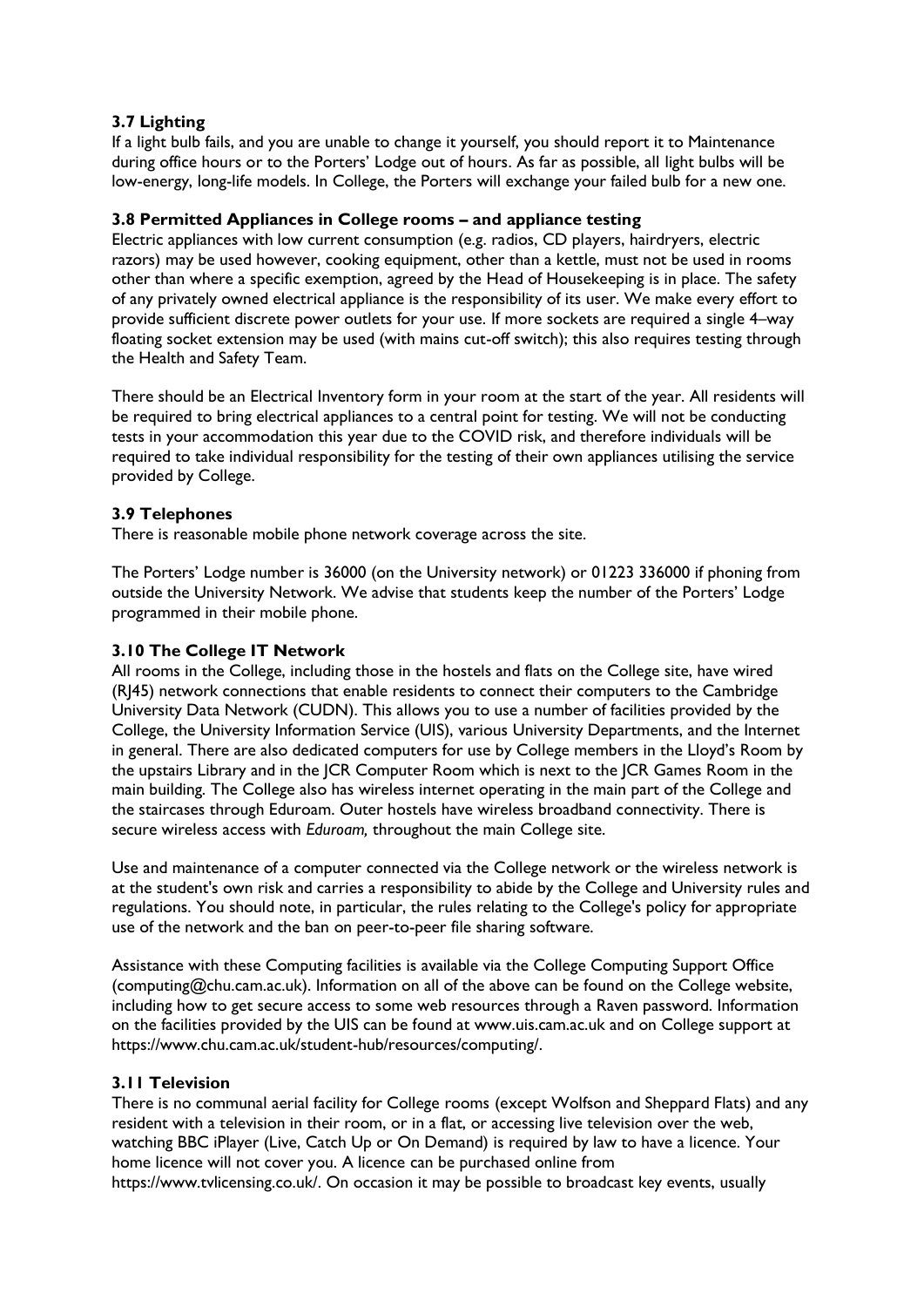sporting ones in the Buttery, the schedule for which will be agreed at the beginning of each term, by the JCR & MCR Committees, Senior Tutor and Catering Manager.

If postgraduate hostel residents use a TV in a communal room, they must take out a TV licence for the hostel, but you should contact the MCR Equipment officer to see if there is a licence for your building already.

## **4. SECURITY**

### **4.1 Room Keys**

Students will be issued with a key to their room when they sign in at the start of term. All residents are required to return their key and sign out whenever they go away, as this will confirm the dates for any additional rent (in the case of undergraduates) and the qualifying dates ("Keeping Term") for issuing degrees. In the event of the keys not being returned at the end of term (or the end of the year for postgraduate students), you may continue to be charged rent. If the key is lost a charge of £30 will be made also.

The doors at the entrance to the staircases, library, squash courts, music rooms and gym have an electronic door lock which can be opened with your College Card: these will be kept locked at all times so you will have to let in visitors from outside College. There are also locks at the main entrance doors to postgraduate hostels: it is recommended that these are kept locked at all times.

Unfortunately, experience shows that thefts of money, books, computers and other valuables occur from time to time; you should therefore take care to lock your room and shut your windows whenever you are out, even if you are just going to the bathroom or snack kitchen. Do not leave valuable belongings in view of windows in your room or in a car. The room contents insurance (see 4.2 below) could be invalidated.

Undergraduate rooms may be allocated by the College for use by others during the vacation and private possessions **must** be removed from College rooms and rooms in College Houses when they are vacated.

Do not let strangers in through the external doors at the bottom of staircases or hostels.

You are strongly recommended to mark all your property and to keep a note of identification numbers. Bicycle theft is particularly high in Cambridge and you must register your bike with the Porters' Lodge, and always lock it up – preferably in a cycle shed. It is a University statute requirement that you clearly mark your cycle with college ID = "CHU" (followed by your account number). Permanent marker pens can be borrowed from the Porter's Lodge. Keep a record of your valuable items with serial numbers. Register them all at very little cost at www.immobilise.com. The police may recover your property from a thief before you even know it has been stolen!

### **4.2 Insurance**

The College's insurance does not cover the personal possessions of students. However, the College with the support of the MCR and JCR has taken out insurance for theft of belongings in student rooms with Endsleigh [\(Certificate of Insurance\)](file:///O:/General%20Office/Bursar-all/INSURANCE/Endsleigh/2021-22/Churchill%20College%20Cambridge%20HH1187%202021-2022.pdf). The cost of £13.22 per person for the year will be added to your Michaelmas Term bill. In the Wolfson Flats, the premium is twice this, but both residents are covered. Supplementary insurance can be bought on-line. These may be covered by your parents' household insurance already but do check first as many insurers don't cover students away from home. More details are on the website including how to download the Endsleigh App for making claims, accessing health cover and a rewards programme.

To extend cover, go to [www.endsleigh.co.uk/reviewcover.](http://www.endsleigh.co.uk/reviewcover) Claims should be made on line via the website or Endsleigh App. The policy number is HH1187. The insurance is valid for 12 months from 1 October 2021.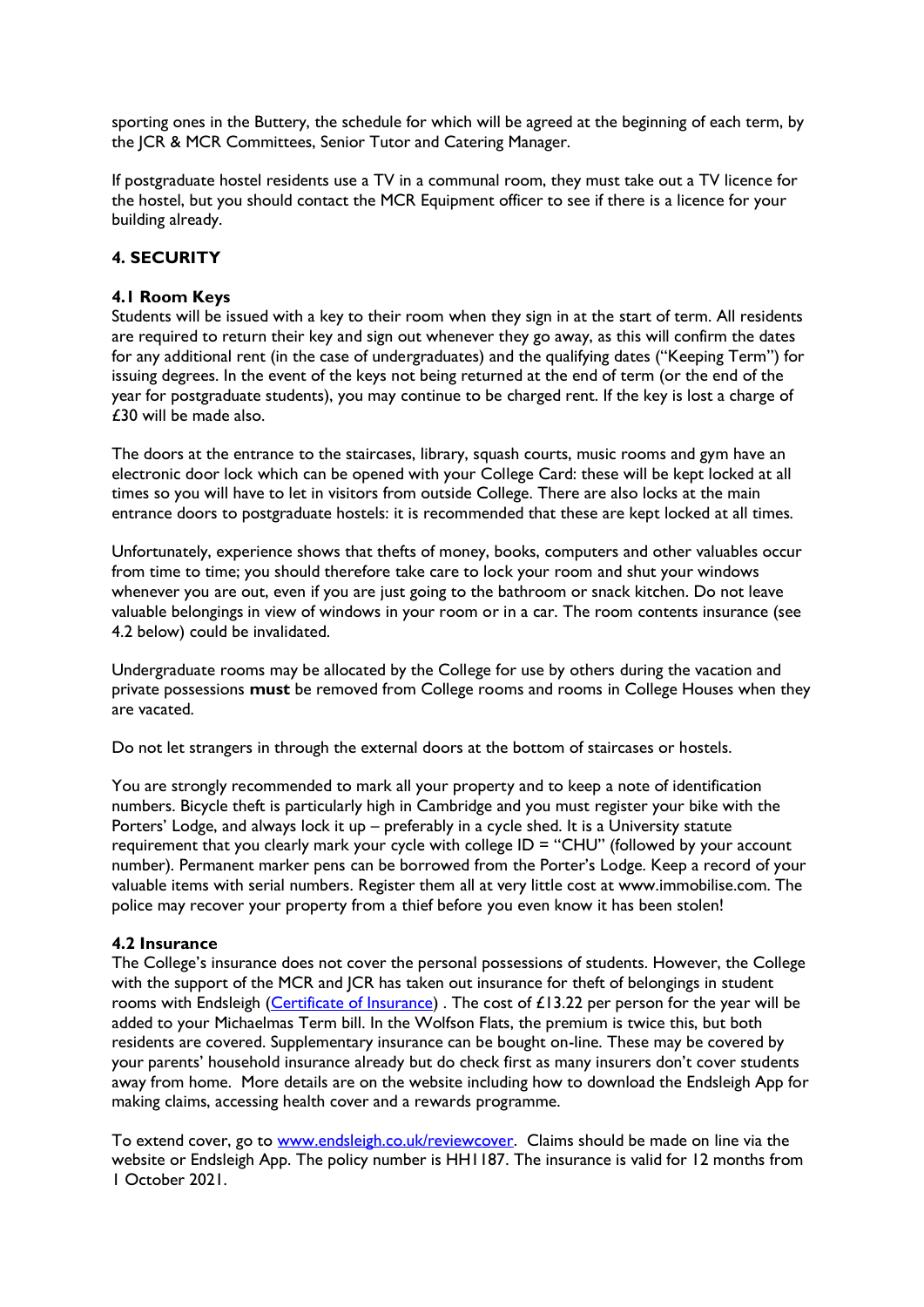### **4.3 Abandoned Property**

Students should note that they must take all their personal possessions with them on finally leaving the College at the end of their course and for the duration of the Long Vacation. Any items left behind will be treated as abandoned and may be sold in aid of charity.

Bicycles which are unregistered (see Transport), or which are registered to a student who has graduated from the College, will be removed from the College premises after the Easter Term and disposed of.

## **4.4 CCTV**

CCTV cameras are used around the main site to help to safeguard the security of people and property. Cameras, which are capable of being directed and zoomed remotely, are positioned to capture views of the car parking areas, the main entrance and strategic areas, as well as general views across the grounds and down the private road. The live pictures are viewed, from time to time, by the College's Porters, in order to detect any suspicious activity but they cannot all be monitored continuously. CCTV footage is retained for at least 14 days and stored electronically and securely. It is then deleted automatically if not required as evidence.

Information derived from CCTV surveillance will only be used for security purposes, unless it leads to the discovery of an activity that no organisation could reasonably be expected to ignore, for example, breaches of Health and Safety rules that put others at risk. You may see the CCTV Code of Practice in the Porters' Lodge.

### **4.5 Suspicious persons or activity**

Please report any suspicious persons or activity on the College site immediately to the Porters' Lodge (by telephone 01223 336000) who will investigate.

### **5. KITCHEN FACILITIES and FOOD STORAGE**

### **5.1 Snack Kitchens**

The only College accommodation which is properly equipped for self-catering are the outer Hostels away from the main College site. Snack kitchens are provided elsewhere to supplement the catering provision in the College Dining Hall. No more than 4 people are allowed in the snack kitchens on the staircases at a time. You may only use the snack kitchen on your own staircase or in your hostel. You must never leave cooking food unattended. Hot drinks and snacks should be prepared in the snack kitchen located on each staircase or hostel and you should clean up promptly after yourself — Housekeepers are not required to clear up kitchens after you or do any washing up. Always wipe down surfaces after cooking and dispose of waste safely to prevent vermin infestation and food poisoning. Failure to comply with this can result in a report to the Dean.

Each snack kitchen has a hob (hotplate) and a microwave. Toasters and kettles are not supplied. You will need to bring your own pans, crockery, cutlery and glasses.

Deep fat fryers are not permitted and rice cookers may only be used in kitchens with adequate ventilation, and should not be positioned under cupboards which they may damage.

Damage to the kitchen surfaces caused by hot pans will be charged for. There are metal strips on most work surfaces on which hot items can be safely placed.

Any unwashed crockery or pans will be removed by the housekeeper after 24 hours and taken to Housekeeping. A fine of 50p per piece of crockery or  $f \mid$  per pan will have to be paid when collecting an item. Any uncollected items will be given to charity.

The facilities provided for students' use are intended for modest catering (i.e. snacks) only, and under no circumstances is any degree of mass cooking permitted. The College is answerable to the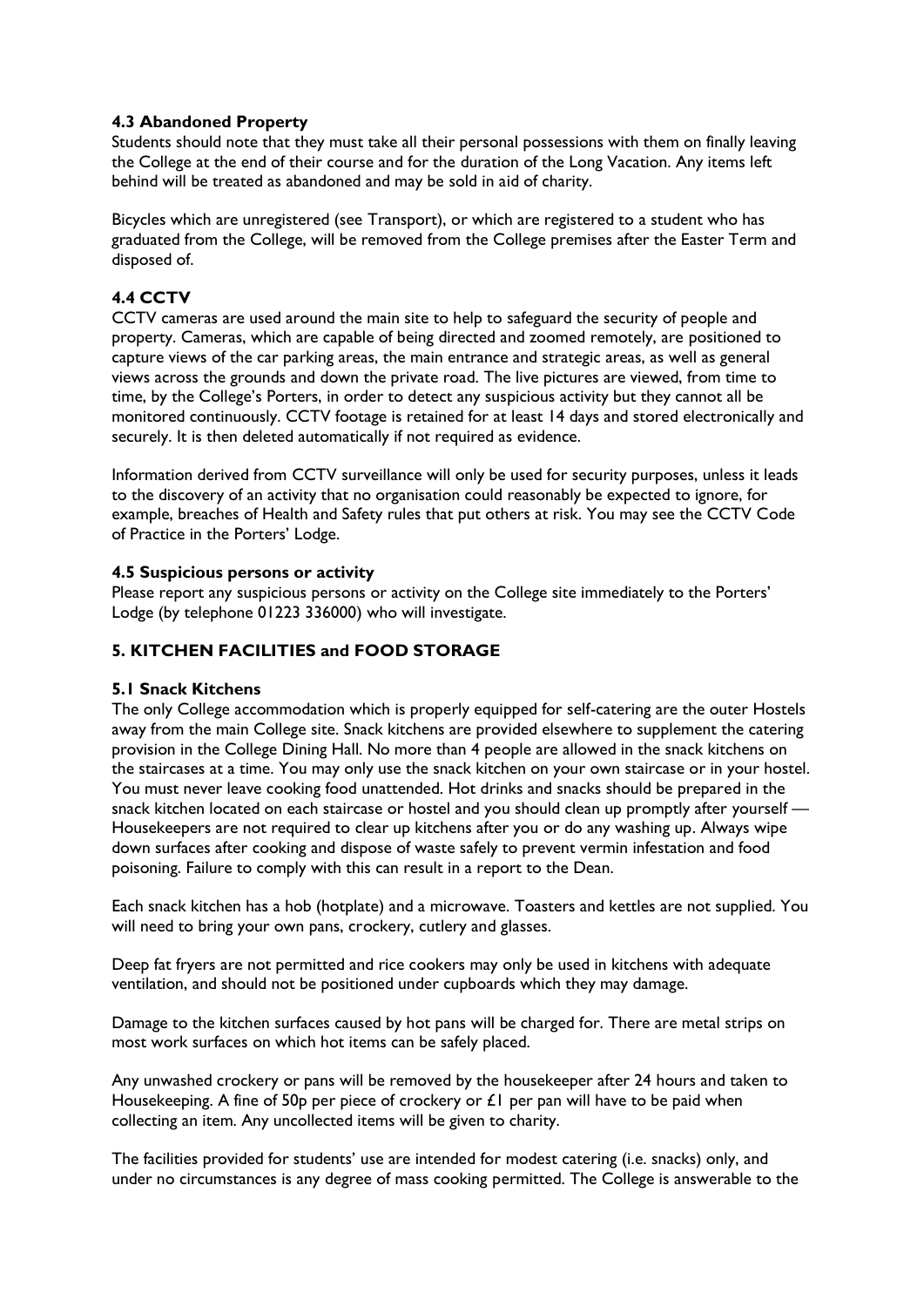Cambridge City Environmental Health Department for the proper conduct of all large-scale catering taking place on the site, and legal proceedings can ensue should any breach of these stringent regulations occur.

### **5.2 Food Storage**

There is only limited space in the staircase and hostel kitchens for storage of food, as catering is provided on site for three meals a day. We advise you to label and date any food you leave in a College fridge.

If you wish to bring a fridge into your room, you must get permission in advance from the Domestic Manager and put it on a waterproof tray. You will be required to pay a  $£50$  deposit (this will be charged to your College account) because the College has to pay to dispose of any fridges left on the premises. If you are an undergraduate, your fridge must also be taken off site in summer vacation unless you make alternative arrangements with the Housekeeping Department. There are a limited number of quiet, low energy, leak proof fridges which can be rented from the Department for £2.50 a week, forms to apply to rent a fridge are available in the Porters' Lodge during the first week of the new academic year. Fridges are only available for a full year and may be left, empty and clean, in your room in vacation. Rooms in our newest Undergraduate staircases, Cowan Court, have individual food safe room fridges.

Stealing other people's food will be counted as theft leading to disciplinary action.

### **5.3 College Catering**

Information about Hall and Buttery opening times is on the College website and displayed outside the Hall. These times may vary. Feedback is welcomed (catering@chu.cam.ac.uk) and a survey will be carried out at least once a year. Student representatives on the Student services and facilities Committee are also invited to give feedback on catering matters each term.

In order to get the privileged rate for College members, you must present your College card to pay for meals in the Dining Hall or Buttery.

## **6. CLEANING and CARE OF ROOMS**

Any damage caused to your room or faults during your residence should be reported to Maintenance and Housekeeping immediately via the College website student hub section [\(quick](https://www.chu.cam.ac.uk/student-hub/quick-links/)[links\)](https://www.chu.cam.ac.uk/student-hub/quick-links/). The cost of repairs arising from damage caused intentionally or as a result of misuse will be charged to you in full.

The kitchens, bathrooms and any communal areas of each Hostel and staircase are cleaned twice a week. The communal areas of the smaller hostels will only be cleaned once a week unless exceptional circumstance requires otherwise. If you have a staircase ensuite room please arrange with your allocated Housekeeper a convenient day for your weekly ensuite clean.

Cleaning materials are provided in all hostels and in staircase kitchens together with a Residents' Cleaning Guide so you can maintain the cleanliness of the communal areas between Housekeeping visits. Cleaning of the Wolfson Flats is the responsibility of the residents.

### **6.1 Condition of room and furniture**

Rooms must be handed back by undergraduates, when they leave at the end of each term and by Postgraduate Students at the end of the year, in the same condition, excepting ordinary wear and tear, as that in which they were received. Failing that, the College will levy a charge for any damage incurred and the cost of any extra cleaning required. A member of the Housekeeping Department may enter your room each week to check that you are keeping your room reasonably clean, clearing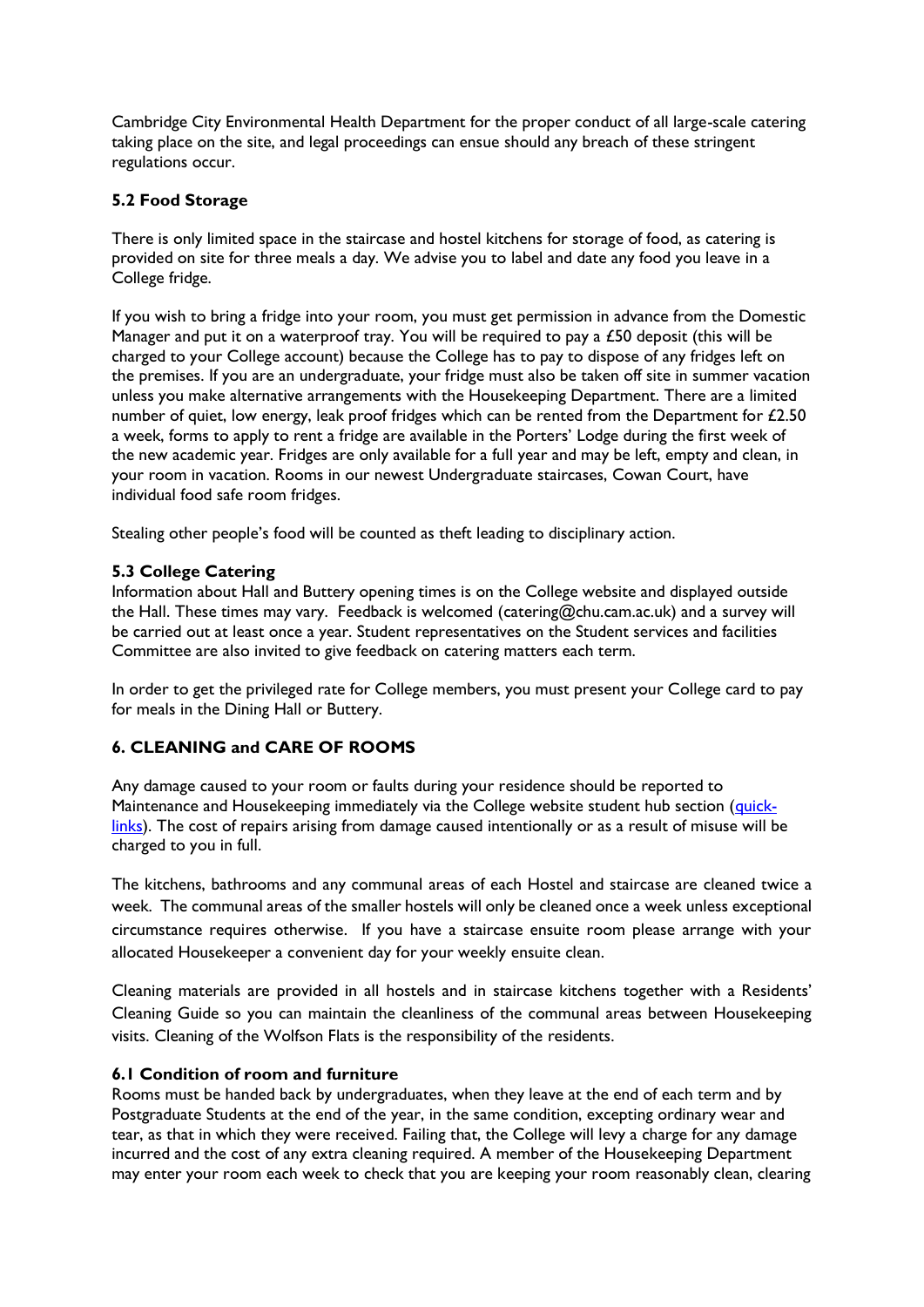your rubbish out (which may constitute a fire hazard or pest hazard) and abiding by College regulations on the use of accommodation. If they find that you are not maintaining your room to an adequate standard they will contact you with a list of what needs to be done. If you disagree with this, please contact the Domestic Manager who will make a second assessment. You should also contact the Domestic Manager if you have extenuating circumstances (such as a broken limb) which affect your ability to maintain your room to an acceptable standard. If your room has not been cleaned well enough when you vacate it, you may be charged between £25 and £100.

You must not stick things to the walls of your room because it will cause damage to the paintwork. This includes the use of Sellotape, Blu-Tack *or* 'white-tack'. There is a notice board provided in each room. Picture hooks to hang things from picture rails (where present) are available from Housekeeping. Those who mark walls by using unauthorised adhesives may incur a substantial charge for redecoration, since the minimum area which can be redecorated would be a complete wall.

If there is any damage to your furniture or fittings when you move into your room, please note it on your inventory at the start of the year. If a communal area of a staircase is damaged or left in a bad state, all residents of the staircase will be held jointly liable and a charge may be levied.

Postgraduate Students should contact Housekeeping three days before departure at the end of their licence to ask for a room check depending on Covid regulations. We will check the rooms during the year as well and give you notice of this in advance.

### **6.2 Rubbish and recycling**

Arrangements vary by location of College residence. The College aims to recycle as much as possible of its rubbish. There are separate arrangements in place for the main College kitchen waste and we compost green waste (but not food waste) on site. Food waste for composing is collected from the College and those residents who wish to use this service should contact the Housekeeping department. In the main part of the College there is mixed recycling and separate glass recycling.

### **6.3 Bathroom, toilet and shower areas**

Communal bathrooms and toilets in large inner hostels and staircase rooms are cleaned on a twice weekly basis by the Housekeeping department. Please remove hair from the shower or bath waste after showering, to prevent blockages.

### **6.4 En-suite facilities**

En-suite bathrooms (but not bedrooms) on the undergraduate staircases are cleaned on a weekly basis by the Housekeeping Department. The day and approximate time of this cleaning will be notified at the beginning of Michaelmas term. There is no additional charge for this service. Please remove hair from the waste after showering, to prevent blockages**.** Please do not dispose of anything other than toilet paper in the lavatory as it could cause blockages. Sanitac bins are provided for disposal of personal sanitary items in each WC.

Graduate students in ensuite rooms and flats are required to keep their ensuite shower rooms clean: a starter pack of cleaning material should be in your shower room when you move in. If you need advice on how to clean the shower room, please contact Housekeeping.

### **Main College staircase rooms**

There are waste collection points located around site. Residents are responsible for moving their rubbish to these points and disposing of it responsibly. General recycling and glass bins are located in each staircase kitchen, for the disposal of aluminium cans and glass bottles (households must work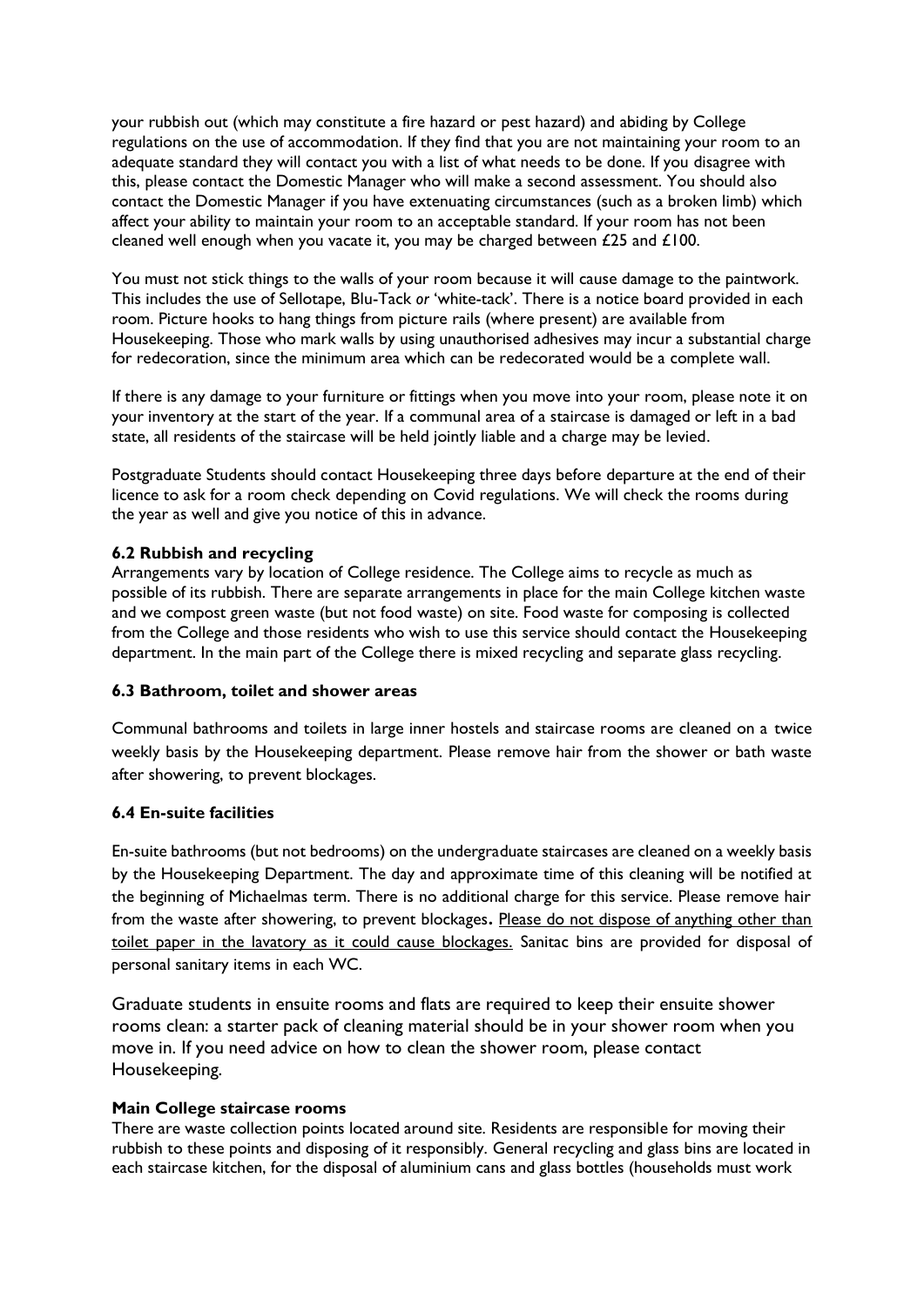together to ensure that these are taken to the collection point at the bottom of each staircase). Cardboard can be taken to the loading bay and placed in one of the bins labelled Mixed Recycling and there is a box for mobile phones, toner cartridges and batteries in the post room near the Porters' Lodge. Light bulbs should be handed to the Porters for recycling/replacement. On request a green food waste bin can be provided – please note that this will be withdrawn if the waste within becomes contaminated by the inclusion of things other than that which is specified on the receptacle. It is the students responsibility to ensure that the green bin is emptied regularly using the appropriate bin on the loading bay.

Electrical goods should be taken to the Maintenance for safe disposal. If the College has to pay for disposal (eg of fridges) the charge may be passed on to you. The College has a co-mingled recyclable household waste service and the bins for this are clearly marked, in the loading bay. There is a British Heart Foundation recycling unit on the loading bay for use by all College members who wish to recycle clothing, shoes and other useful items.

#### **Hostels**

The arrangements for collection of rubbish by the City Council from hostels can be found in the file in hostel kitchens or on the notice board in the hall. Generally, Council collections are on alternate weeks with general rubbish in black wheelie bins one week and on the second week the green wheelie bin with food waste (wrapped in paper) and green waste and shredded paper and the blue bin with clean glass, plastic bottles, cartons, cardboard and tin cans. Residents are responsible for the disposal of all rubbish to the external bins. The residents of external hostels are responsible for ensuring the appropriate bin is put out for collection on the relevant day and to take it in after it has been emptied.

#### **Flats**

There are large communal bins near the flats. Windowsill green or brown compost bins should be emptied into the compost bin in the Sheppard Flats car park. Please ensure that all other waste and recycling is put in the appropriate communal bins which are clearly marked. The recycling bins will not be emptied if contaminated with other waste and as a result the staff may have to clear them out, in such situations we reserve the right to pass the cost of this onto the residents

#### **6.5 Cleaning materials**

Cleaning materials are located in the kitchen in each staircase and in each hostel, these are replenished regularly. On arrival you will be given information on the method and required standard of cleaning. Should you require any further guidance or help with co-ordinating your households cleaning rota please contact the Housekeeping Team.

A welcome pack of basic cleaning materials and cleaning guidance is supplied to ensuite rooms of the graduate houses as it is the student's responsibility to clean their own en-suites.

### **7. LAUNDRY AND LINEN**

#### **7.1 Bed Linen**

The College will provide you with a mattress cover for your bed, but not bed linen. You are expected to use a sheet, pillowcase and duvet cover. College duvets and pillows for beds are provided to all student rooms. If you wish to use your own duvet, please store the College supplied duvet in your wardrobe. Reasonably priced packs of bedlinen for single or double beds are also available for purchase in advance and a form will be sent to you prior to the start of the new academic year which you should complete and return if you would like to purchase bedlinen from the College. The College does not provide towels, tea towels, washing up cloths, crockery, cutlery or small electrical items such as kettles or toasters in communal areas.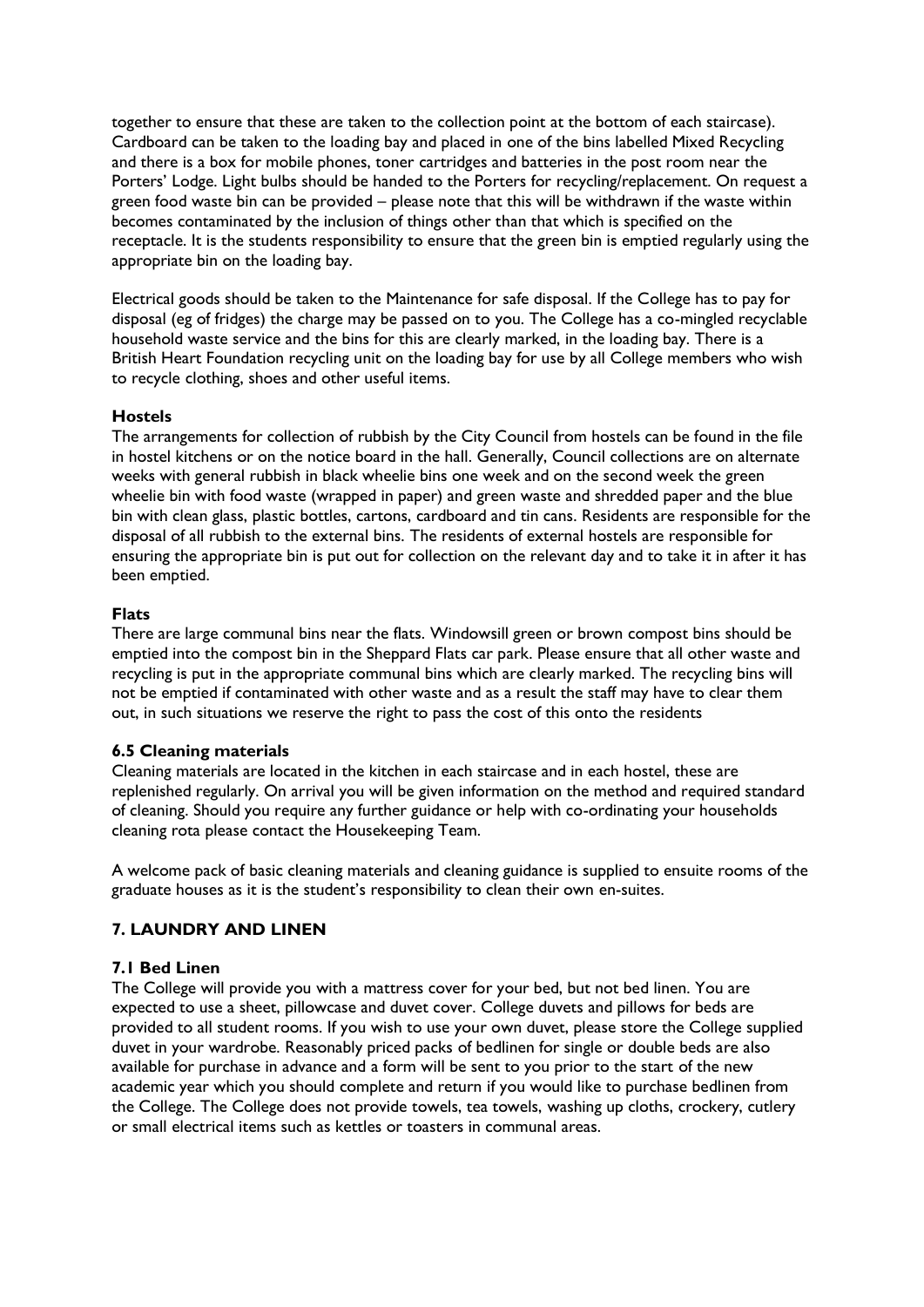### **7.2 Laundry**

There are washing machines and dryers in three laundry rooms at the bottom of staircases 5 (where there is a drying room also), 42 and 47, in the basement of Cowan Court, in the hostel at 64 Storey's Way and in the Wolfson Flats (for flat residents only) and by the Sheppard Flats (hostel and Sheppard Flat residents)**.** Machines are operated by use of a mobile phone application – details of which are displayed in the laundry. If you are unable to use the application a laundry card can be purchased from the Porters' Lodge. The equipment is owned and maintained by Circuit Group Ltd.

Should you find that a machine in one of the main College laundries is faulty, please telephone Circuit on 0800 092 4068, 01422 820040 if ringing from a mobile phone, and refer to the number on the machine. Alternatively, you can report a fault via their website www.circuitgroup.com where there is a "Report a Fault" tab. If the problem cannot be solved by the telephone call, please also advise the Porters' Lodge so that they can ensure it is followed up.

During peak times there can be considerable demand on the laundries and there is a website where you can check up on which machines are in use at the time and how long before they will have completed the cycle. You can also be sent an email alert when a machine is ready or a cycle is complete. The website can be accessed via Circuit's website:

www.circuitgroup.com/viewcambridgechurchill. On the main website (www.circuitgroup.com) you will also find advice on how to deal with your laundry.

Please avoid drying things in your room as this causes condensation and mould growth, if there is no ventilation. The tumble dryer prices are deliberately pitched at an economical level and there are drying lines outside all the College hostels and drying rooms by the Wolfson Flats and Staircase 5 laundries.

Some of the College Hostels are supplied with domestic-style washing machines and where, possible, dryers. Postgraduate Students in those College Hostels which do not have laundry facilities may use the facilities in the College laundries. If there is a fault in one of the hostel machines, please report it to maintenance, via the College website (see below). The Housekeeping Department also offers a dry–cleaning service. Cleaning left by Monday morning will be returned on Thursday morning and items left on Thursday will be returned on Monday each week. The department is open between 7.30 am and 4 pm.

### **8. REPAIRS AND MAINTENANCE**

Where possible, repairs are carried out when rooms are vacant and particularly during the summer vacation. If it is necessary in term time or when you are still in residence, where possible you will be given at least 24 hours notice. The College reserves the right to enter the accommodation at all reasonable times to inspect, carry out any necessary works, and to show others round the property (e.g. builders, architects etc.). This may be without notice, or with only minimal notice as appropriate, in any case of emergency. Visits will be recorded in a book on your staircase or in your hostel or by a note under your door/email. Staff will wear face coverings and will adhere to meticulous hand hygiene.

Any maintenance problems should be reported promptly using the online reporting system which can be found under the Quick Links section at www.chu.cam.ac.uk/student-hub. You need a Raven password to access the maintenance and housekeeping reporting system. (see IT and College Computing). Only emergencies which result in significant risk to health and safety or property will be dealt with out of hours: please report these to the Porters' Lodge and the duty maintenance staff may wish to speak to you to ascertain the importance of the fault.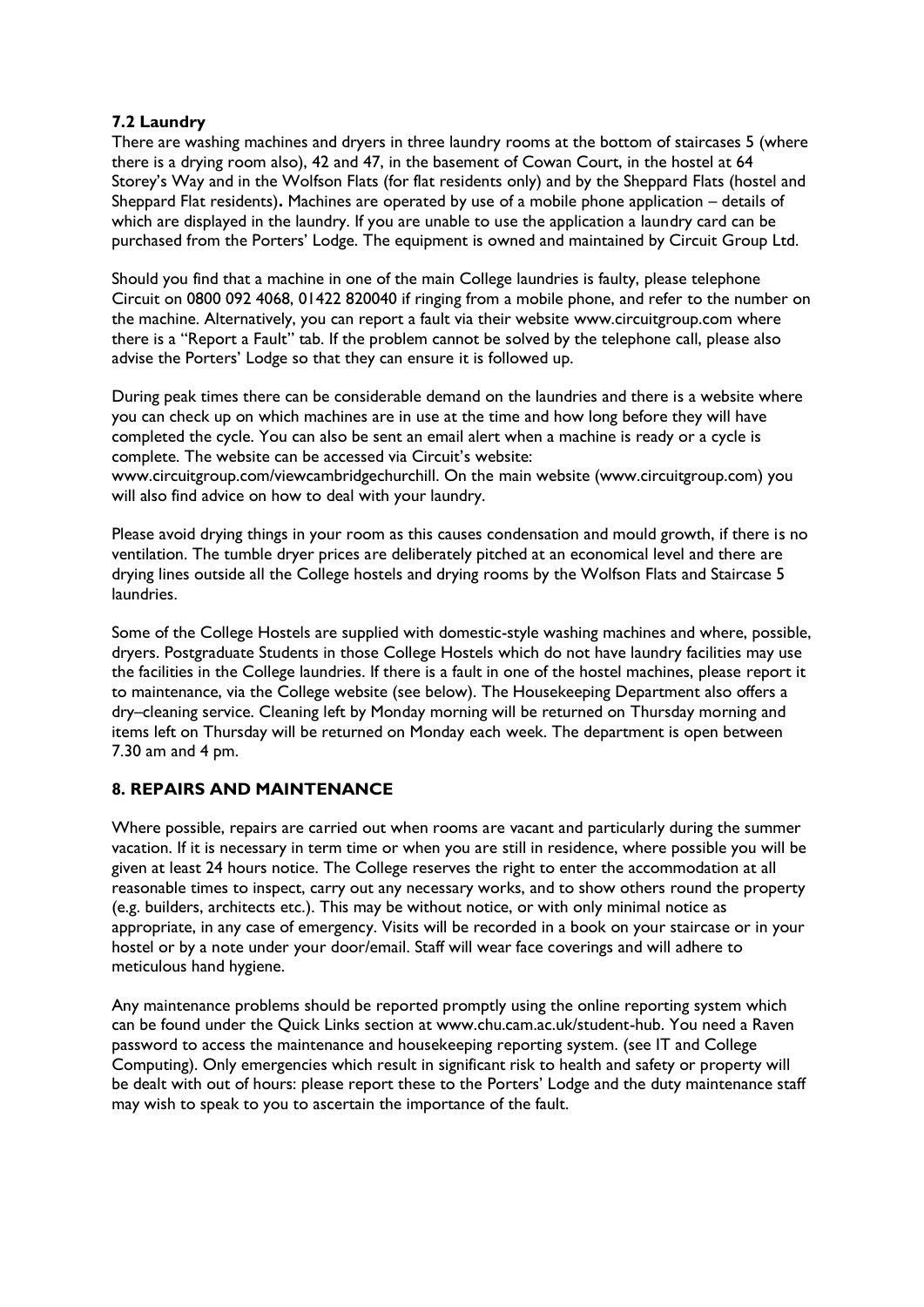The College will endeavour, subject to availability of parts, to repair or make safe any health and safety critical item within 8 hours of reporting. Most other problems should be investigated within 48 hours and will be then dealt with as priorities allow. Most non-critical repair requests will be resolved within 7 days.

Much of the routine maintenance work in College is carried out by the College's own maintenance team. Some outside contractors are brought in to do regular inspection work, for example for testing water storage, or for projects. A list of approved contractors and copies of their Public and Employer's Liability Certificates are held in the Maintenance Office. If you are unsure as to the identity of anyone arriving to undertake work, check their details with the Porters' Lodge before allowing them to enter.

## **9. OTHER FACILITIES**

### **9.1 Post/Mail**

Each student, whether resident in College, a College Hostel or living out, will be allocated a pigeonhole in the Porters' Lodge or in the post room opposite it. The Porters will place all mail which is personally addressed in the pigeonholes. Only the Porters and members of Churchill College may place mail in pigeonholes. Within reason, letters addressed to the College will be forwarded to a student's last known address for a month after ceasing to be a student. Please ensure that you give your full name and the College address to persons and organisations that you wish to correspond with you. This will help the Lodge to correctly place your post. Parcels delivered by Amazon will be placed in the Amazon Parcel room to await your collection; your College Card will open the door.

An inter-college postal service, free to students, is operated by Cambridge University Students Union on weekdays in Full Term from the Porters' Lodge. Stamps can also be purchased there.

### **9.2 Music practice and audio technology**

The College has a number of student bedrooms which house pianos and Clavinovas can also be rented. Priority for these goes to music students but if you would like to rent one, you should contact the Tutorial Officer. Electronic keyboards may be re-located to College accommodation only. Facilities for practice and performance of music are available in the Music Rooms next to North Court. The facilities include a recital room housing a harpsichord and Steinway grand piano, one smaller practice room with an upright piano and a recording audio studio. The rooms may be booked on the college website for College members' use only once authorised as a user by the Music Sizar. The rooms are available from 6 am to midnight most days in term time and slightly less in vacation. For any other user, the Music Sizar should be consulted. Use of the music rooms and access to them (using college cards) is controlled by the Music Sizar.

The recording studio can be used for instrumental practice as well. Authorisation and induction training to use the recording equipment and the control room must be obtained from the AV Manager. They cannot be used between 11 pm and 6 am.

All music rooms and the recording studio must be left in an "as found" condition on departure. No food or drink may be consumed in them and there is strictly no smoking. Please switch off all lights when leaving any of these premises and lock up.

Additional music practice facilities are in the Chapel, where there is a Yamaha grand piano, by permission of the Chapel Trustees. It can be used up to 11 pm. Availability can be seen on the Chapel website (under Chapel on College website) where instructions for booking and guidelines for use can be found. Use of the Chapel for any other purpose and use of the organ is authorised by Dr Martyn Johnson, Chairman of the Chapel Trustees, via Sharon Knight in the Bursar's office.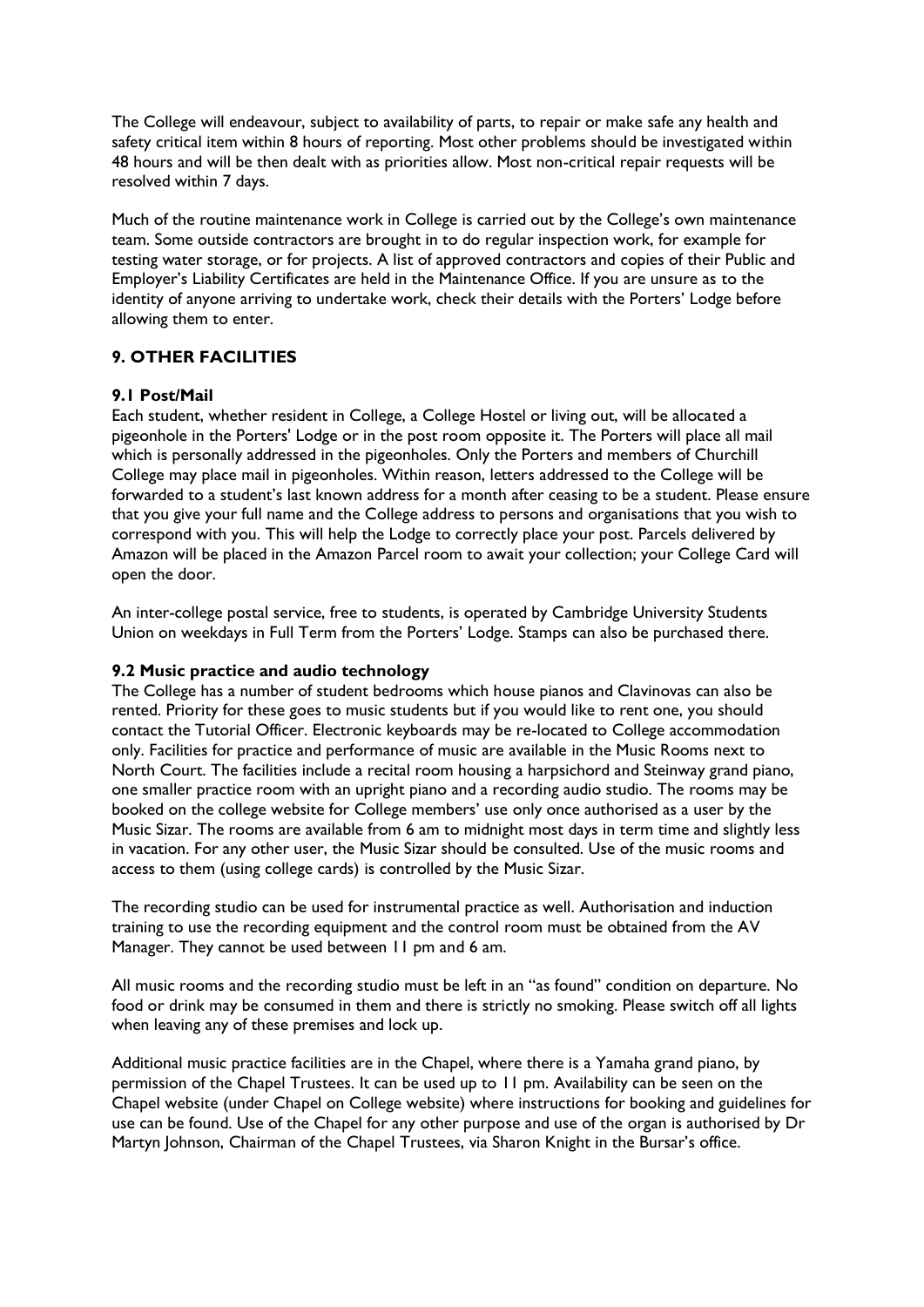### **9.3 Grounds and gardens**

The College's grounds and gardens are for the enjoyment of all students, Fellows, staff and visitors. Respect the grounds and gardens and do not walk on the grass when wet or the ground is soft. Vehicles and bicycles must never be driven or ridden onto the grounds without the permission of the Head of Grounds and Gardens. The fire road across the field and that around the Wolfson Flats must be left clear at all times.

Residents are welcome to pick the fruit from trees in College gardens of hostels in Storey's Way.

All residents are asked to remove litter from the grounds and place it in bins. Cigarette butts must be placed in the ashtrays provided.

The grounds staff will distribute salt or grit to key locations and spread it where possible on key routes during snow and ice: extreme care should be taken when walking around the site in these conditions.

**BBQs** If you wish to hold a BBQ in the grounds you must complete the online Dean's Form and book it through the Conference Office. The form and further information is available at: www.chu.cam.ac.uk/student-hub/resources/room-grounds-bookings.

No disposable BBQs are allowed in the grounds. There are some College BBQs which the Catering Manager may lend to you. The MCR also has a BBQ.

**Games and social gatherings** Do not play games or have parties near the buildings.

### **9.4 Sports facilities**

The hard tennis courts and squash courts can be booked online Churchill Sports & Exercise. Access to the squash courts is by College card. Please wear flat soled sports shoes (with non-marking soles in the squash courts). The College also has a dance studio and fitness area adjacent to the squash courts. Football may not be played in the tennis courts and balls must not be kicked against the wire netting. There are 3 tennis courts one court is also marked out for basketball and one for netball as well as tennis. During the summer there are three grass tennis courts also. The courts are for the use of College members If you invite students from other Colleges to join you on the courts you must remain with the group during the booking. If you wish to organise university team practices, please contact sport Sports Field Bookings <field.bookings@chu.cam.ac.uk>.

The cricket, frisbee, football and rugby pitches must be booked through the Head of Grounds and Gardens on Sports Field Bookings <field.bookings@chu.cam.ac.uk>. Priority will be given to College teams and there may be charges for other teams. Informal games can be held off the pitches but the grounds staff must be informed in advance if a large number of people are taking part.

No ball games should be played within 50m of the Chapel because of the danger to the precious stained-glass windows.

The pavilion/gym contains fitness equipment which can be accessed by students, staff and visitors who have received induction training. A list of those authorised to provide this training is on the noticeboard in the main foyer and on the pavilion window. Faults should be reported to the Porters Lodge. All equipment is used at your own risk and the College will not accept any liability for injury caused by the use of equipment there. Only authorised Boat Club members may use the locked rowing machines. The private road must not be used for any form of sport such as rollerblading because of traffic. There is also outside exercise equipment near the tennis courts.

The University's sports centre is located on the West Cambridge site (Madingley Road). All Churchill students have basic membership but there are supplementary charges for use of some facilities. More information is available on the website www.sport.cam.ac.uk.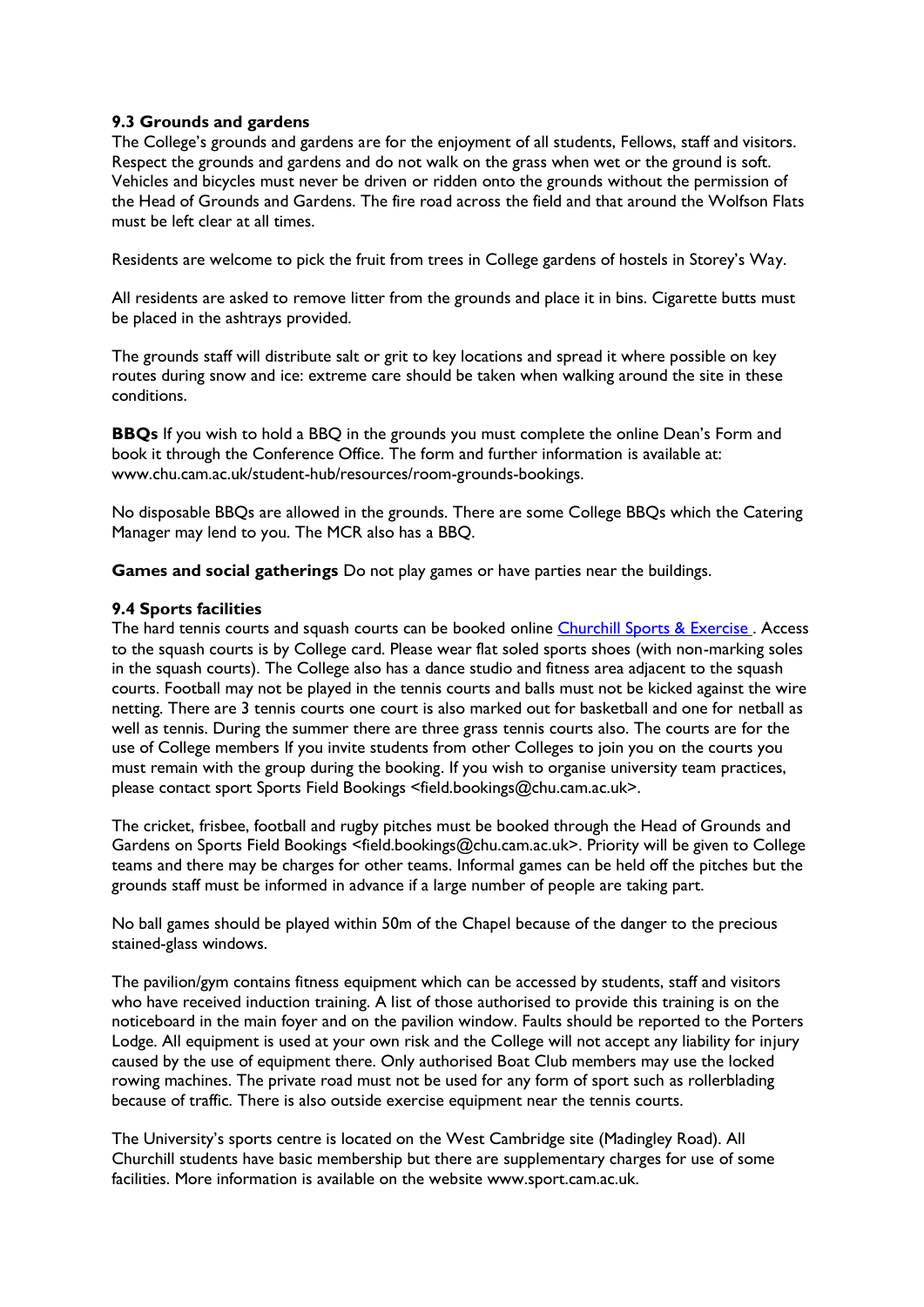The JCR has a punt hire discount scheme operated with Scudamores.

#### **9.5 Meeting rooms and supervision rooms**

Meeting rooms, supervision rooms and the Wolfson Hall may be booked by students, through the Conference Office, for authorised purposes such as College society meetings. There is a code of practice for meetings in the College and another for the use of rooms, including the Dining Hall and the Wolfson Theatre, which can be consulted in the Conference Office or on the web and includes the completion of a Dean's Form in some circumstances. Supervision rooms should also be booked through the Conference Office and priority will be given to supervisions for Churchill students. Availability of rooms for supervisions can be seen via the MCR website. Please do not assume that availability indicates authorisation to use the room, you still need to make a booking via the conference office. During the exam term, some rooms will be put aside for group study.

### **9.6 Parties**

### **Please see the pertinent guidance and information on our COVID web page**

There are rules governing the holding of parties anywhere on College premises, including in the grounds in order to protect the working environment of all College members.

Students may hold parties in their own rooms for up to ten people without prior permission, or in one of the College rooms available for the purpose. Bookings for the College rooms must be made through the Conference Office via the Deans Form, available online in the Quick Links section of Student Hub on the College website. Further details regarding the College rooms available for parties, and the charges and regulations concerning these rooms and the outside area suitable for summer parties, are available online and from the Conference Office.

College Clubs and Societies hiring rooms in College for dinners or parties are required to be constituted; this means that they must have a Senior Treasurer, who shall (a) be a Senior Member of the College, and (b) be invited to attend any such dinner or party.

Permission of the Dean must be obtained for all parties organised by students, other than Staircase Parties. Under the Fire Regulations, Staircase parties for more than 20 persons are NOT permitted under any circumstances. Please note that, for safety reasons, a maximum of 10 people are permitted in a student room at any time. Staircase Parties for a maximum of 10 persons do not require formal permission from the Dean. All College Hostels are subject to the same rules. If you and your friends are arranging a Staircase Party, you must inform your fellow staircase residents and the Porters in advance. Parties must not cause disturbance to other students. Those that do will be closed down by the Porters.

For parties other than Staircase parties, including BBQs, the host must complete and submit the Dean's Form, which can be found in the Quick Links section of Student Hub on the College website, at least seven days before the date of the party. There are additional restrictions on parties during the Easter Full Term (Quiet Period) and these are published before the end of Lent Term. These rules apply to parties in the grounds as well as those in College.

The catering for parties is normally done by the Catering Department, and details should be arranged with the Conference Office. The Catering Manager is empowered to restrict the amount of alcohol available for dinners and parties on the basis of medical advice widely available.

Numbers of persons attending must not exceed 30 for Seminar Rooms 3 and 4; 60 for the Club Room; 100 for barbecues or summer parties in the grounds. Amplified or live music is permitted only in the Buttery or JCR (Club) Room and is subject to Local Authority restrictions on volume. Children's parties may be held in Seminar Rooms 3 and 4 and the Wolfson Flats communal room.

Parties must end by 12.30am on Saturday nights and 11pm on all other nights.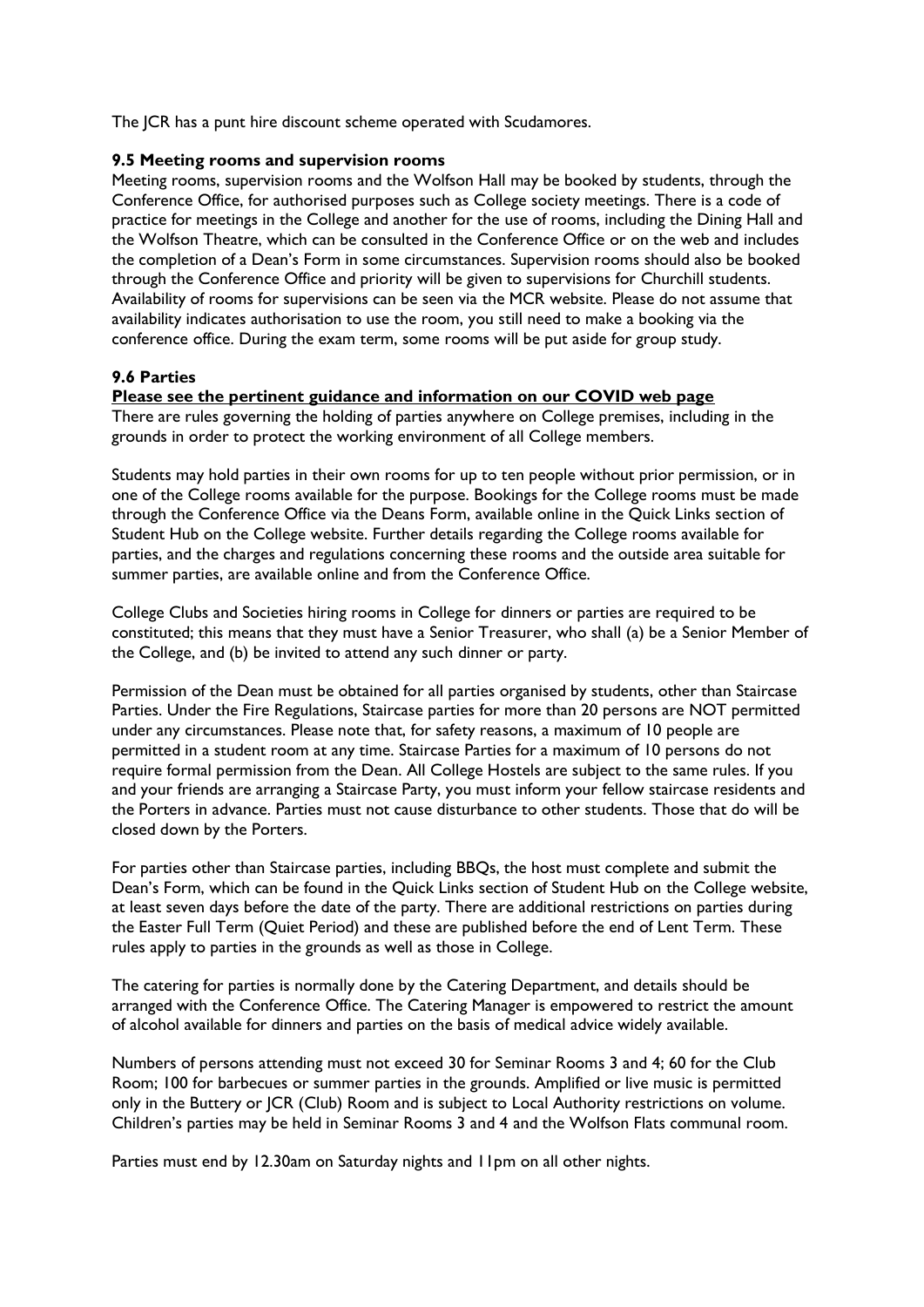### **9.7 Art**

There is a visual arts studio in the garden of 76 Storey's Way. The Art Sizar can grant permission for use of the studio and the key will not be issued by the Porters unless you are on an authorised list.

The College currently has an Artist Fellow, Mr Barry Phipps, who also uses the studio. There are student members on the Hanging Committee which organises about four exhibitions a year in College including, from time to time, a student art show.

Many of the artworks in the College are on loan from members of the College and friends. Please treat them with respect.

### **10. TRANSPORT**

### **10.1 Bicycles**

Most students choose to use a bicycle to get around Cambridge. Students are not permitted, under University Regulations, to have cars in Cambridge and there is no parking available to students on most University sites apart from registered disabled students.

You are required to register your bike at the Porters' Lodge and mark it with CHU and your College account number (under University Regulations but also to help track it down if stolen); it is highly recommended to buy a good lock, and to lock it up in one of the College bike sheds at night. Be vigilant. The Porters' Lodge can tell you the combination codes for the bike sheds. Unmarked bicycles may be removed at the end of the academic year. Bicycles may not be left by the ponds outside the front of College. There are plenty of bike racks and sheds.

It is important that you ensure your bike is roadworthy and that you comply with the Highway Code. Basic lights may be purchased from the Porters' Lodge at a special price. Any bike used after the sun goes down must have working lights. We strongly urge you to wear a helmet and light coloured or reflective clothes. A cycle repair service is provided by Blazing Saddles every week day between 8.30 and 4.30, from the old potting shed on the private road. Opening hours are advertised on the notice boards. Bicycles may not be used on the College site off the private road. Students are not normally permitted to store bikes in their rooms; however, where a bike is of high value, and has an appropriate protective case an exception may be made by the Head of Estates. Please note that residents will be expected to fund repairs to rooms, when required as a result of storing a cycle within.

### **10.2 Cars**

Owing to traffic congestion in Cambridge, the University and Colleges are under an obligation to the civic authorities to restrict the use of motor vehicles used by any students. (https://www.proctors.cam.ac.uk/motor-control) Consequently, it is a University offence for a student to keep a car in Cambridge during Term without permission from the University Proctors.

Permission is only granted in exceptional circumstances. Your Tutor's support must first be sought and then the required form submitted to the Motor Proctors. You must advise the Head Porter. This does not automatically entitle you to a parking space in College and you must then apply to the Head Porter, who will give you a permit if there is space. All student cars must be parked in the car park at the top of the private road, beyond the grounds and gardens compound. In the evenings and at weekends, it may be possible to park in the staff car park but cars must not be left there overnight because staff come in to work from 6 am.

### **10.3 Public transport**

The railway station is 2 miles from College and there is a subsidised bus, the U (Universal) bus which runs from there to Madingley Road near the College, the cost of a single trip on this bus is subsidised and upon presentation of your University card, the current fare is  $\pounds 1$ . Taxis cost about  $£10.$  Long distance coach services to London, Oxford, major airports and around the country also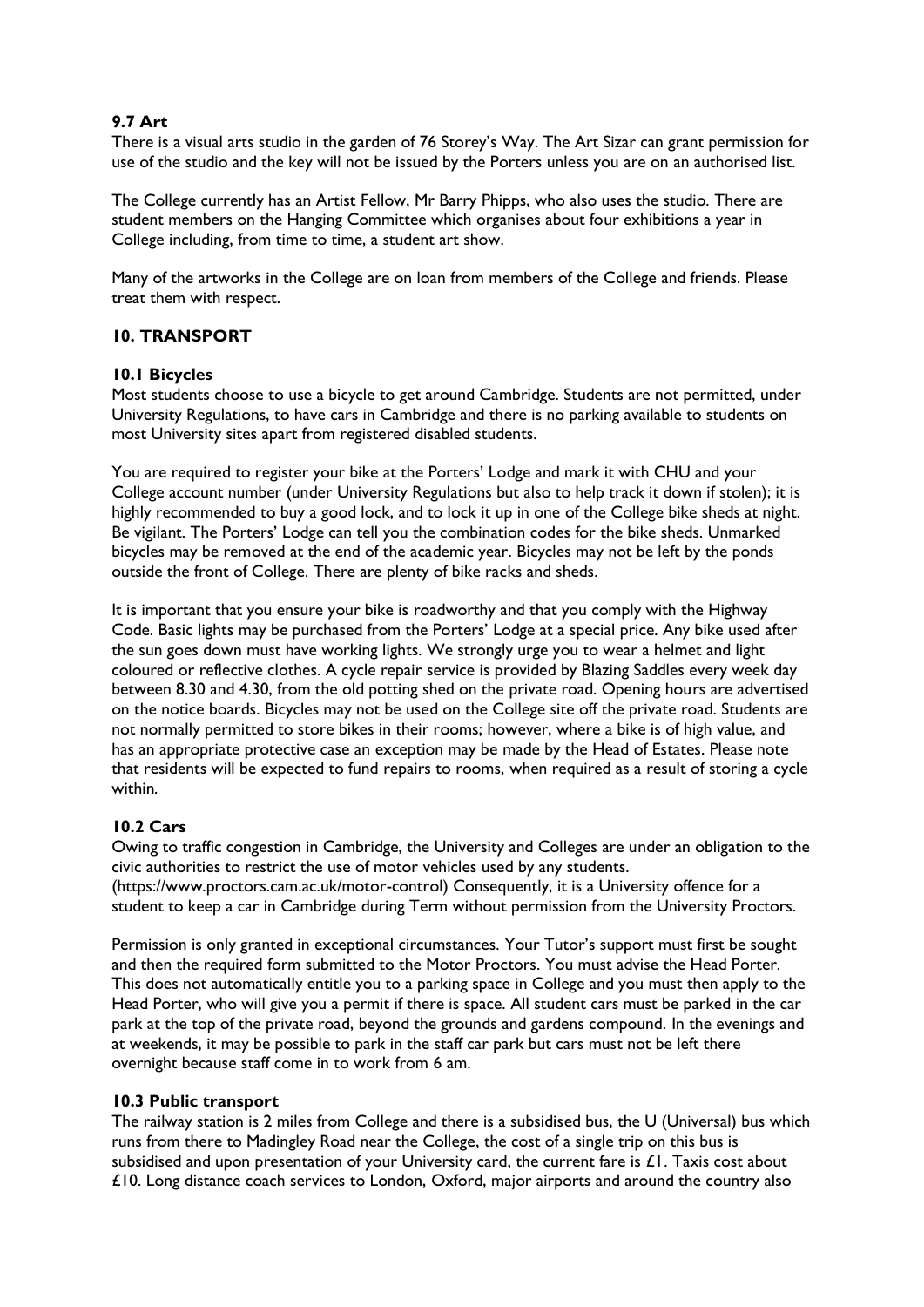leave from the bus station in Emmanuel St and Parkside, the road by the Police Station. The Porters' Lodge can telephone a taxi on request.

Although cycling and walking are the main methods of getting around the city Cambridge enjoys a reliable and frequent public transport system. The usual bus timetables are displayed on the notice board by the Porters' Lodge and detailed information can be found easily online.

### **11. GOOD NEIGHBOUR POLICY**

Students will be expected to be mindful of the proximity of neighbours both within the College and in the wider community. Particular attention is drawn to student resident in outlying properties which are in a non-academic environment. The College takes a particularly serious view of student misbehaviour which inconveniences other members of the College or its neighbours.

The design and construction of the College is such that noise carries a long way and considerable care and restraint is necessary to avoid disturbing other members of the College. This is true both of noise from musical instruments, stereos, radios, televisions etc. and of noise from groups of people.

During quiet hours there must be no noise from your room which is audible outside your room. Quiet hours are:

- 11pm to 8am (except on Saturday nights)
- 00.30am to 10am on Saturday nights.

Outside quiet hours, noise should be kept to a reasonable level. Noise is unreasonable if it annoys or provokes a complaint. Playing musical instruments, stereos, etc. with doors or windows open will usually be unreasonable. People who persistently cause disturbance by noise (for example, more than three warnings have been issued) are liable to be sent out of College or required to vacate their hostel room. If you are troubled by noise you should either request the person responsible to reduce it - which usually works - or instead seek the assistance of the Porters. If these efforts are not successful you should not feel you are being anti-social if you ask for help from your Tutor or the Dean; the anti- social behaviour is in making the noise, not in asking for it to be reduced. You are entitled not to be disturbed, and you must not hesitate to act if you are being.

Specific regulations about noise and disturbance during the exam term (Quiet Period) will be issued in the Spring.

### **12. COMMUNICATION BETWEEN THE COLLEGE AND STUDENTS**

**12.1 Management structure and contact details** See Student Handbooks on the College website. Contact details for some key staff are included on the back cover of this booklet.

### **12.2 Communication**

Email tends to be used as the main means of communication with students, but you should check your College pigeonhole at regular intervals. Also see the whiteboard in the entrance to the College. News and events are also communicated via the College's website and social media channels.

### **12.3 Staff entering student rooms**

College staff may have to enter your College rooms for maintenance, housekeeping or security reasons. Where possible they will advise you by note or email in advance. Where it has not been possible to notify you in advance the visit should be recorded in the book at the bottom of your staircase or in the hall of your hostel. If this book is missing, please tell the Domestic Manager.

### **13. CONTRACTUAL RELATIONSHIP**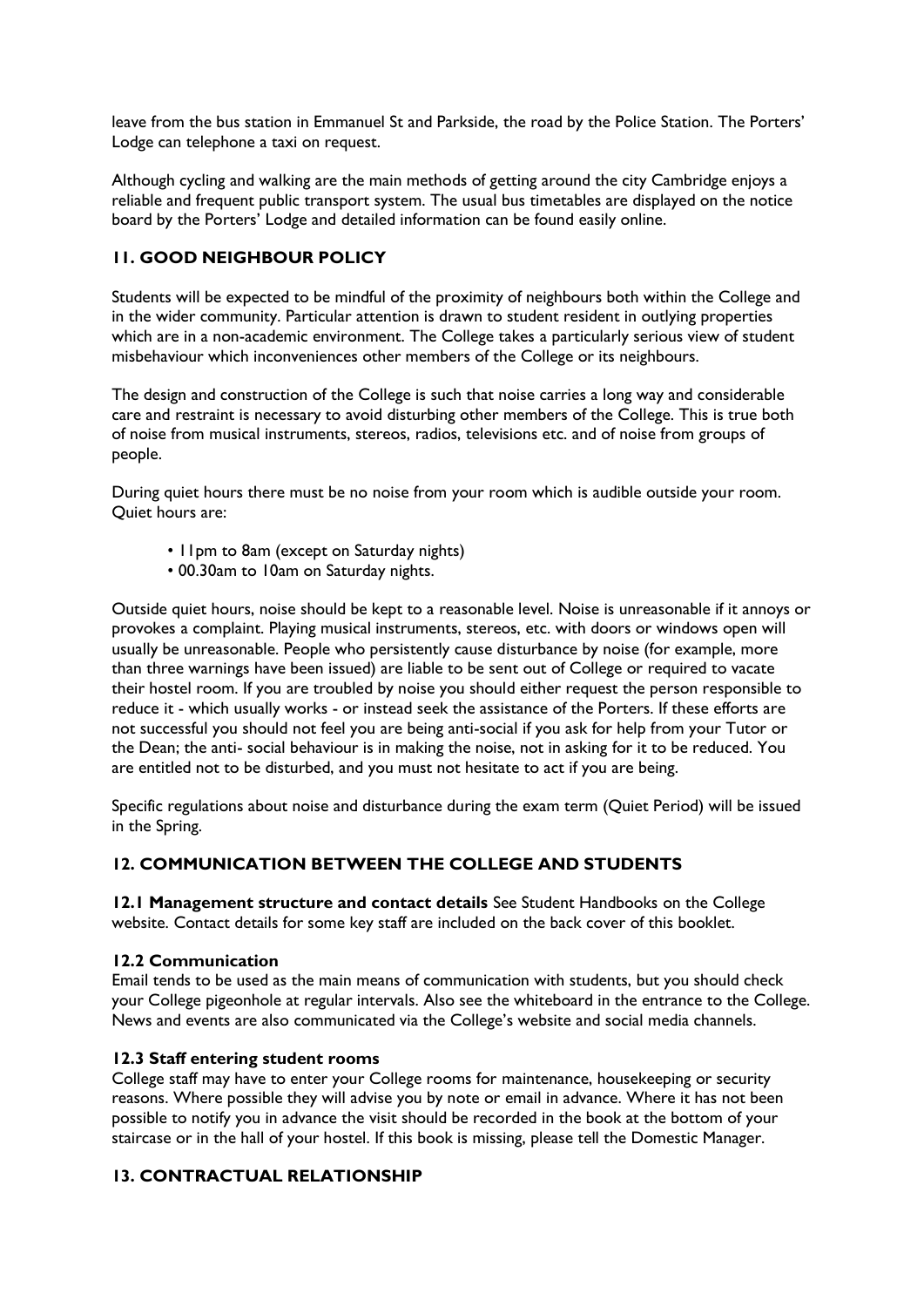### **13.1 Room Agreement**

Every student living in College-provided accommodation will be provided with a Room Licence and insurance certificate. In addition to defining the period of agreed residency and cost of the accommodation, this also details the basic rules for living in such accommodation. Note that, while every effort will be made to leave students in a specific room during each period of residence, it may be necessary to move the student to alternate accommodation for maintenance or tutorial reasons, and sometimes for the benefit of the College community as a whole.

### **13.2 Complaints**

If a student has any specific complaints about the delivery of services in relation to accommodation, this should be raised with the relevant Head of Department, or failing that the Accommodation Officer in the first instance, and an investigation will be undertaken and any agreed problems resolved. Should this not be acceptable, the student may appeal to the Bursar and, failing agreement at this level, to the College Council. A final appeal may be referred to the Office of the Independent Adjudicator under the ANUK Code of Practice (www.oiahe.org.uk).

General issues relating to the accommodation and services provided may be referred to student representatives on the Student Services and Facilities Committee, who include the presidents and the welfare officers.

### **13.3 Accreditation**

The College is a self-governing organisation but complies with the guidelines established within the ANUK Code of Practice for the management of student accommodation and to instructions from the Cambridge City Council Environmental Health (housing) Department and Fire Officers.

### **13.4 College regulations**

This Handbook is not a definitive guide to all the College regulations, but is intended to be a practical guide to living in College. The College regulations are published on the College website at https://www.chu.cam.ac.uk/about/official-documents/statutes-and-ordinances/

### **13.5 Early termination of room agreement**

Under Regulation 6, a student may be required to leave college accommodation permanently under specific circumstances. If you are required to leave College accommodation, your right to appeal the decision is stated in Regulation 6.

The relevant section of the regulation states:

Student residents will be required to vacate their College accommodation when their tenancy has reached its normal end date. A student may be required to vacate their College accommodation in advance of the normal end date of their Accommodation Licence Agreement under the following circumstances:

6.2.4.1 The Bursar finds that the student has fallen seriously behind in the payment of accommodation charges or has otherwise seriously breached the terms of his or her Accommodation Licence Agreement. If the Bursar requires the student to vacate his or her room in these circumstances, the student will be notified in writing and informed of the right to appeal to the Tutorial Appeals Committee. An appeal will be considered only if it is made in writing within 5 days of the delivery of the notice of the Bursar's decision to the student. The appeal hearing should take place within 10 days of the receipt of the student's appeal. At the hearing, the student may be accompanied by his or her Tutor. If that Tutor is not available, the student may be accompanied by another Fellow of his or her choosing.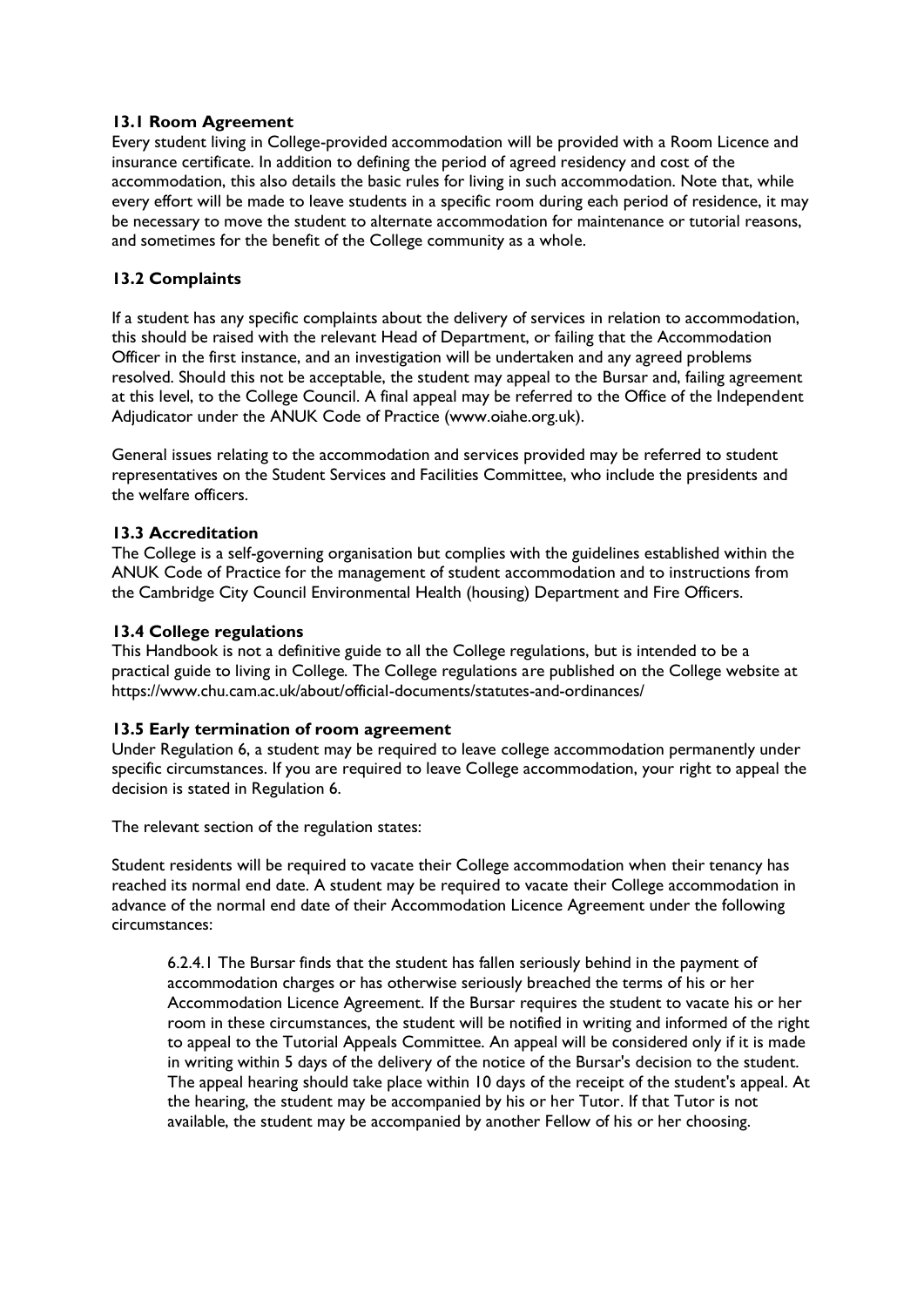6.2.4.2 Outside a disciplinary context, the Senior Tutor determines that a student's remaining in College accommodation poses a serious risk to other students or to staff or to the student himself or herself. The student's right of appeal shall be as stated in 6.2.4.1.

6.2.4.3. The Dean determines that, in advance of a hearing by the Board of Discipline, a student's remaining in College accommodation would pose a serious risk to other students or to staff. The Dean's determination shall remain in effect until the hearing of the Board is held. The student's right of appeal shall be as stated in 6.2.4.1.

6.2.4.4. Under Ordinance XVII, the Board of Discipline concludes that a student should be required to vacate College accommodation as a sanction for his or her misconduct. The student's right of appeal shall be as specified in Ordinance XVII.

6.2.4.5. Under Ordinance XVIII, the Tutorial Committee concludes that a student should be required to vacate College accommodation because he or she has made insufficient academic progress. The student's right of appeal shall be as specified in Ordinance XVIII.

6.2.5. The Tutorial Appeals Committee will be made up of three Tutors who have not been involved in the situation which has led to the right to occupy College accommodation being withdrawn. Their decision shall be given to the student, in writing within 2 days of the appeal hearing.

### **6. ENVIRONMENTAL MATTERS**

The College is proud of its environmental credentials, and at the time of writing holds a gold award for the Student Switch Off Campaign and a platinum award for the Green Impact Challenge. All members of College and staff are expected to support these endeavours, below is a list of how you can do this.

1. Recycling facilities are provided on the loading bay and in the post room, as well as at other locations around site. Please ensure that you do not contaminate recycling bins as this renders them unrecyclable.

2. Plastic bags are held in the post room for any student wishing to use them for shopping.

3. A British Heart Foundation bin is located on the loading bay for old clothes, linen and kitchen equipment.

4. There is a food collection box for the local food bank in the post room – please only leave ambient goods, dried food and toiletries.

5. Please switch off lights when you leave a room.

6. Try to avoid leaving your windows open when the heating is on, although some air flow is important for ventilation, if you are warm consider turning the heating down before opening a window.

7. Ensure that fridge doors are closed properly after use and that items are stored inside to maximise the use of the space whilst ensuring that there is sufficient air circulation.

8. When heating water for cooking, use a lid – this reduces the amount of time required. Only boil the amount of water you need in a kettle don't just fill it to the top.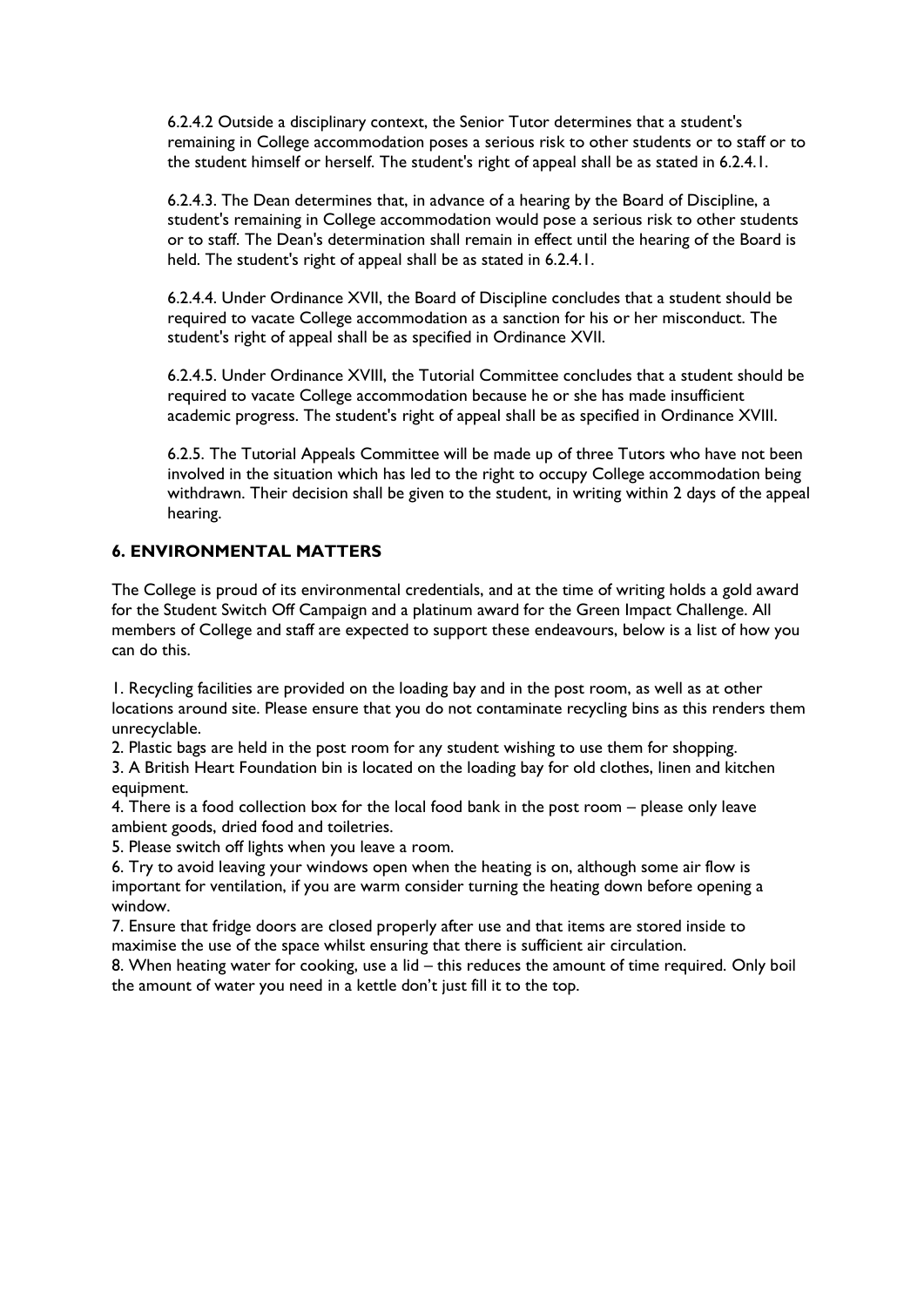**Appendix 1: Electrical Safety** The College has a legal requirement to maintain all electrical systems within its control including fixed, portable and transportable equipment.

The College carries out Portable Appliance Testing or visual inspections annually on all College items. The College additionally offers free visual inspections of portable appliances that you bring to use at College, this is a mandatory requirement.

All resident students are required to make an appointment to attend seminar room 5 (outside Hall) with their portable electrical appliances for a safety check. Please use the link or QR code below to complete the online form and submit a request for an appointment.

### **<https://tinyurl.com/y4dy26k2>**



As a College we would like both staff and students alike to be responsible for electrical safety. The College Estates Department will be able to assist with any queries which may arise from the following safety rules that we would like everybody to follow. Please remember the College cannot accept responsibility for any injury or other problems caused by tested or untested equipment brought into College for private use.

1. If you do not have enough electrical outlets in their room, you must use the four gang floating extension leads. The use of three-way plug-in block type adapters are not permitted. The maximum length of extension leads that can be used is 5m; coiled (roll-up) extension leads are not permitted.

2. When using electrical appliances:

a) Ensure that the plug top used is in a safe condition (i.e. it has the correct fuse fitted, it has insulated pins, the cord grip is effective, and all the cable terminations are correctly fitted and secure).

Colour code: Brown (formerly red) = Live wire Blue (formerly black) = Neutral wire Green/Yellow = Earth wire

b) Ensure that the appliance and its lead are in a safe condition to be used (i.e. the flex is not damaged, split or crushed in any way, none of the inner cable is visible or open to touch, the casing or enclosure are not damaged and that there are no signs of burning or overheating).

c) All plugs and adaptors must have the British standard mark on them

3. Please check that the item you are going to connect to the supply is of the correct supply rating. The United Kingdom supply voltage is 240v. at 50Hz. Do not plug any items in that are not rated for this voltage, without a suitable transformer.

4. Please note that microwave ovens are to be stored and used only in the student kitchens. All other cooking appliances may be stored in rooms but are only to be used in the kitchen. This is very important as using cooking appliances in rooms can overload a room's electrical supply causing loss of power.